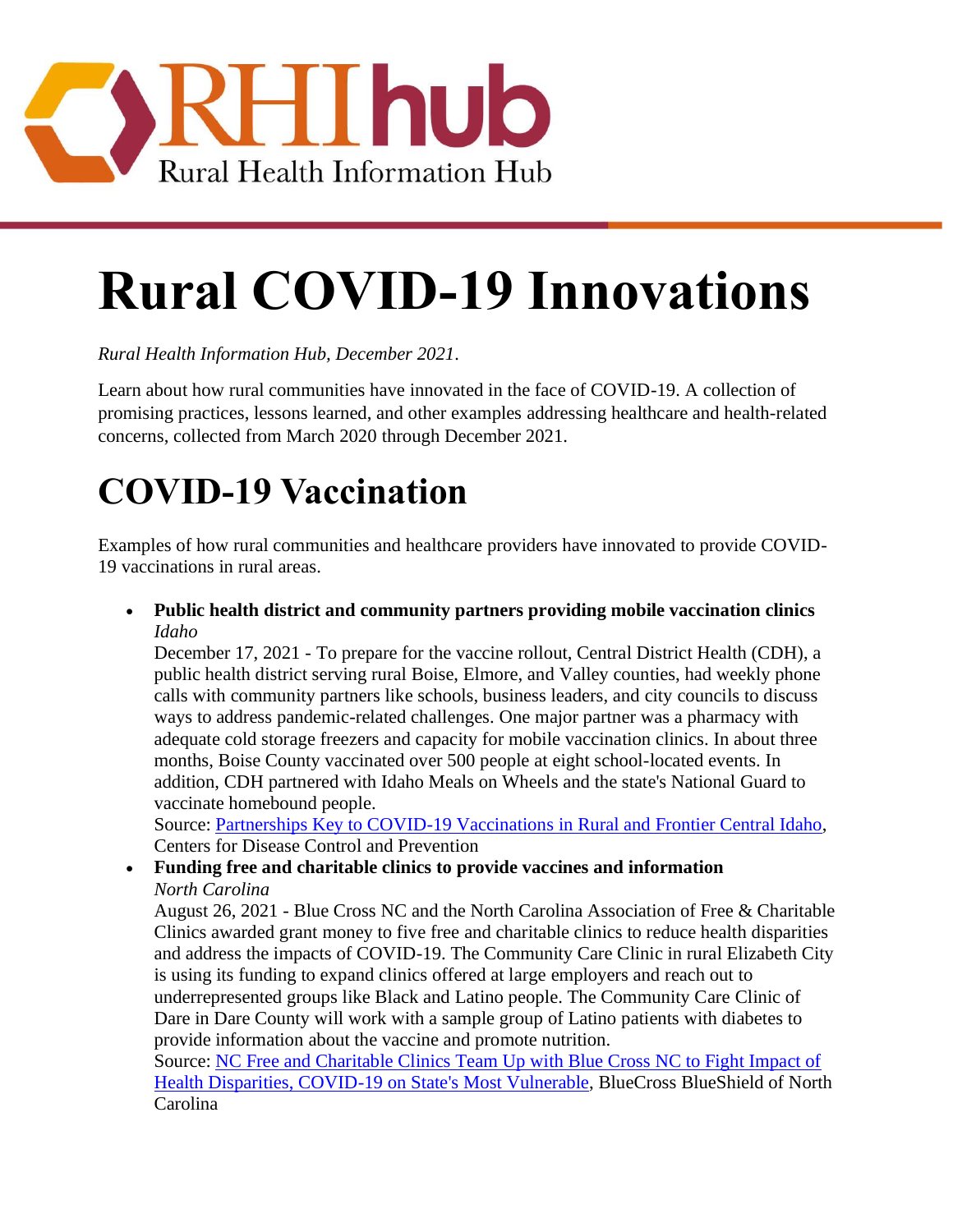#### • **Bringing vaccines into hard-to-reach communities**

#### *Alabama*

June 30, 2021 - Hill Hospital of Sumter County takes vaccines to surrounding communities without doctors or clinics. The hospital has staff who live in these communities and commute, so community members already know and trust the people working at the vaccination clinics. The hospital advertises its vaccination clinics through newspapers; social media; and local leaders like pastors, teachers, county commissioners, and the city council. Vaccination clinics are held at churches, fire departments, and local businesses. Hill Hospital provides transportation to those who can't get to a clinic on their own and brings vaccines to people who are homebound. About 70 to 80 people have attended each clinic. So far, 4,372 people have received at least one shot, and 40-50% of county residents are fully vaccinated.

Source: Loretta Wilson, CEO, Hill Hospital of Sumter County

#### • **Drive-thru vaccination clinic and door-to-door vaccinations**  *Virginia*

May 14, 2021 - The Health Wagon, a mobile clinic in Wise County, hosts a drive-thru vaccination clinic and goes door-to-door to businesses (to vaccinate employees) and to houses (to vaccinate homebound people and their caregivers). The organization has completed 2,500 vaccinations so far. The Health Wagon has a 99% vaccination rate among employees, thanks to employee culture and buy-in from leadership, and posts videos about these vaccinations to encourage community members.

Source: Dr. Teresa Tyson, President and CEO, The Health Wagon, via the National Rural Health Association

#### • **Vaccinating homebound individuals**

#### *Vermont*

May 14, 2021 - The Vermont Department of Health worked with local stakeholder groups to identify homebound individuals who need to be vaccinated and created a call center to find any individuals they missed. The State Health Operations Center worked with emergency medical services and home health agencies to deliver vaccines to homebound individuals. EMS agencies additionally provided vaccinations in long-term care facilities to support and augment gaps in the federal pharmacy program. In the first month, EMS vaccinated 2,625 homebound individuals and have since delivered homebound vaccine to over 4,500 individuals.

Source: Dan Batsie, Director, Vermont Department of Health, Division of Emergency Preparedness, Response & Injury Prevention, via the National Rural Health Association

#### • **Helping older adults schedule and access the vaccine**

#### *Vermont*

March 29, 2021 - Support and Services at Home (SASH) is an organization that works with affordable-housing organizations across the state to help older adults live independently. SASH staff reach out to individual residents to inform them about the vaccine and help them schedule and get to appointments. Staff has reached 90% of SASH participants in affordable-housing buildings in two communities, providing these residents information, helping them schedule appointments, and making sure they attend both appointments at an in-house vaccination clinic. For SASH participants who don't live in affordable-housing buildings, SASH staff use a newsletter and prerecorded phone calls to reach every participant and then help them schedule appointments and any needed transportation. This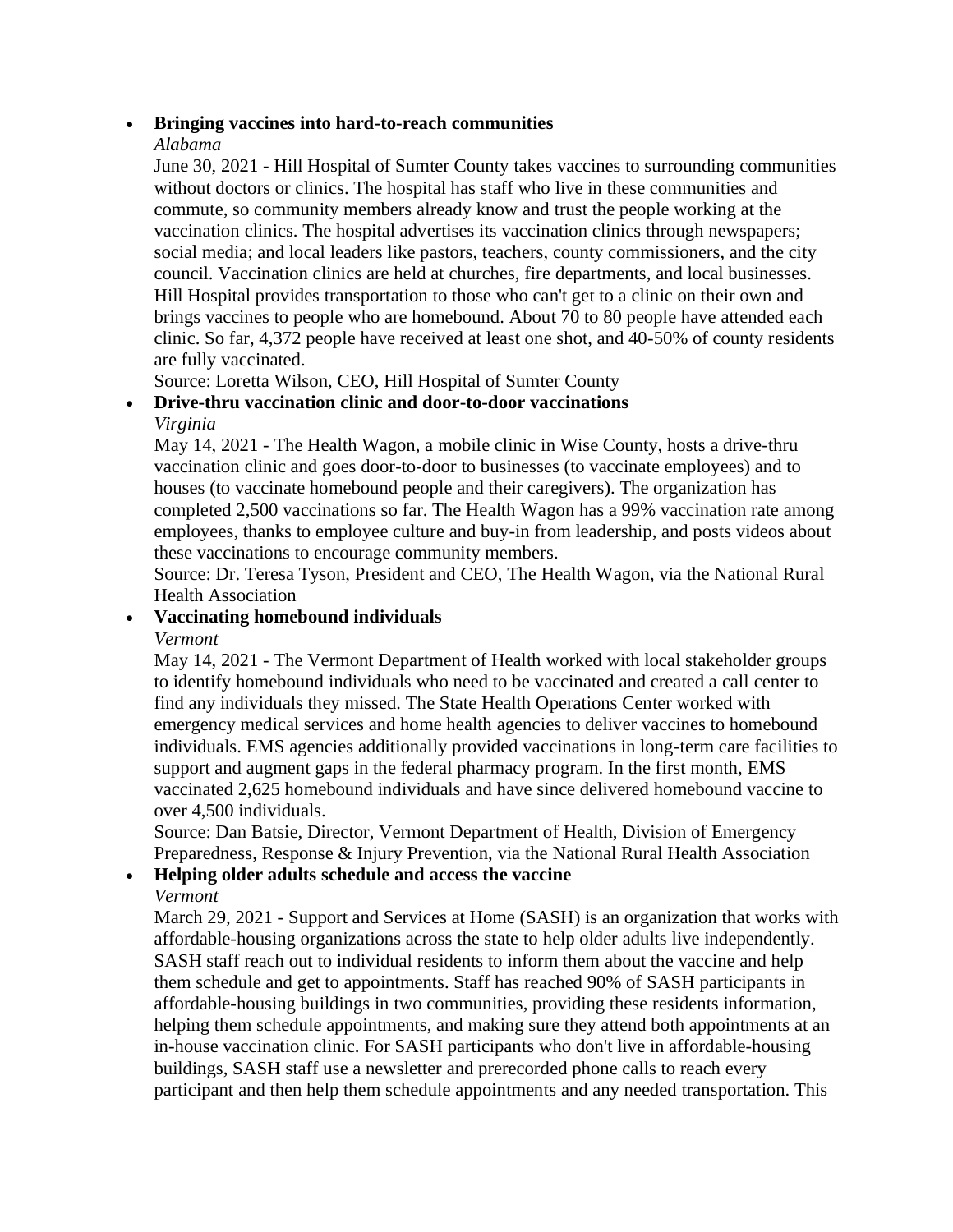approach has helped 95% of these participants receive at least one shot of the vaccine. One SASH provider has hosted 9 clinics at small low-income independent senior housing sites, resulting in about 152 people receiving both shots.

Source: Casey Doerner, Health Systems Educator/Wellness Nurse Lead, Support and Services at Home, via the National Rural Health Association

# • **Vaccine registration system, weekly vaccination clinic, and task force**  *West Virginia*

 March 29, 2021 - The Greater Greenbrier COVID-19 Task Force holds a virtual meeting at least once per week (since March 2020) to coordinate, collaborate, and communicate local vaccination clinic at the State Fair of West Virginia with capacity to vaccinate 75 people COVID-19 response efforts across governmental, nonprofit, business, and grassroots organizations; this "task force" model has been replicated in nearby counties. The Greenbrier County Health Department — with support from many community organizations and 50-60 weekly volunteers — administers a large-scale, weekly per 1/2 hour. The West Virginia School of Osteopathic Medicine Center for Rural and Community Health assists the Health Department with information and data management linked to evolving vaccine response needs including: hotline and database management system for scheduling and coordinating vaccination appointments, onsite clinic information management, and online map data integration to assist with building routes to coordinate vaccinations for homebound people throughout the county.

Source: Courtney Hereford, Executive Director, West Virginia School of Osteopathic Medicine Center for Rural and Community Health, via the National Rural Health Association

#### • **Vaccination clinics and "vaccine swat teams"**

#### *Colorado*

March 23, 2021 - Southwest Health System has vaccination clinics in which it's able to seat, vaccinate, and monitor 25 people every 30 minutes. In addition, Southwest Health System has "vaccine swat teams" that travel throughout its service area to deliver vaccines to long-term care facilities and to people who are homebound or who are experiencing homelessness. Southwest Health System has administered 7,500 shots of the COVID-19 vaccine since December 15, 2020.

Source: Marc Meyer, Retail Pharmacy Director, Southwest Health System

#### • **In-person scheduling of vaccination appointments and transportation**  *Oregon, Washington*

 March 9, 2021 - The Gorge Native American Collaborative and the Gorge TransLink arrange transportation. The first event led to 104 people getting vaccinated, with transit Alliance are hosting vaccination clinics at a shared tribal longhouse in Celilo Village. Outreach teams visit individuals in person to schedule a vaccination appointment and picking up people as far away as 70 miles from the event site.

Source: [Covid-19 Resource Center,](https://nationalcenterformobilitymanagement.org/covid-19-resource-center/) National Center for Mobility Management

# • **Mobile vaccine clinics and appointment scheduling hotline**

#### *Washington*

March 9, 2021 - Twin Transit, Lewis County Public Health and Social Services, Bird's Eye Medical, and United Way of Lewis County are providing mobile vaccine clinics. Twin Transit manages a hotline so people can schedule vaccination appointments over the phone.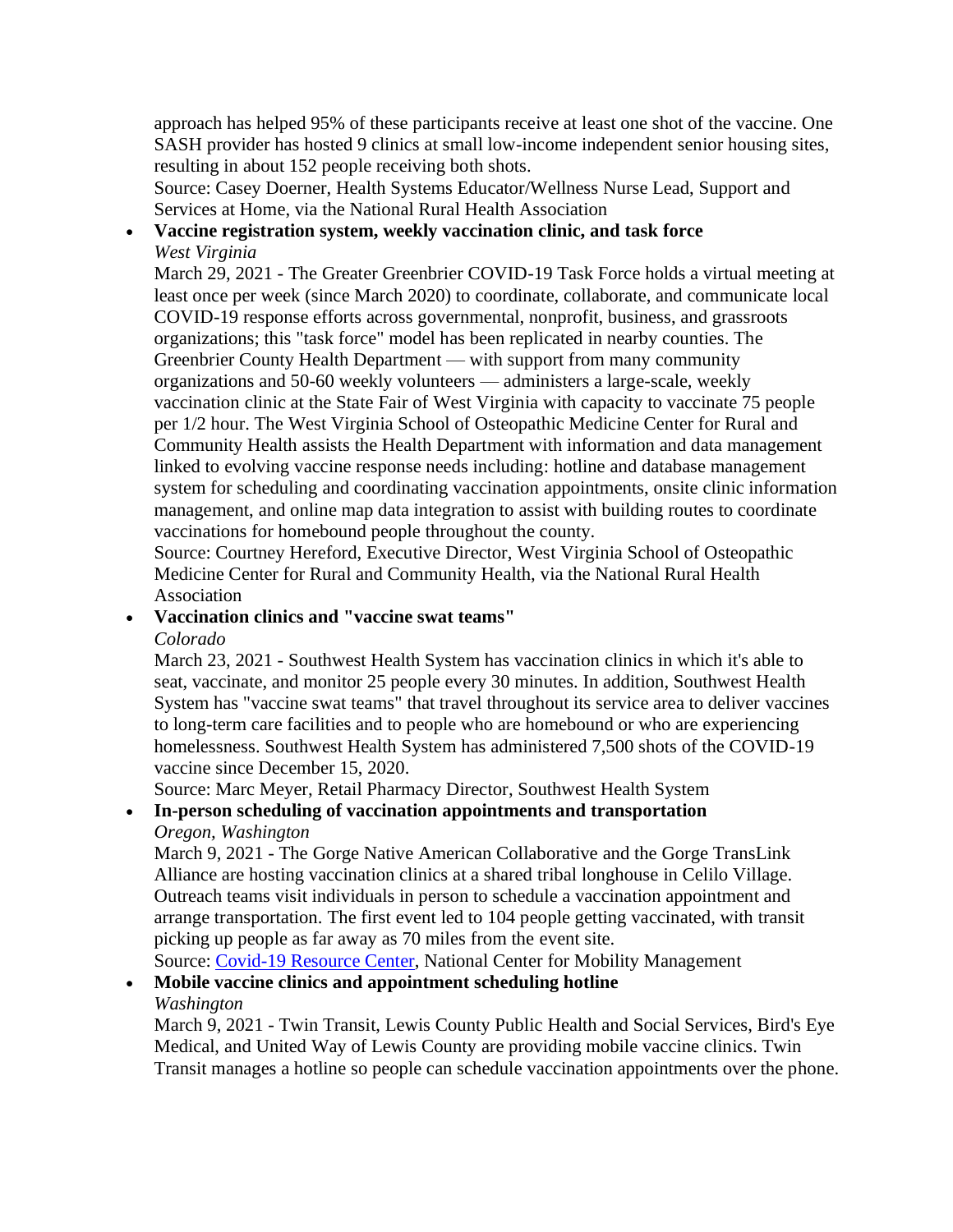This approach reaches people who don't have transportation to attend a mass vaccination event, are homebound, and cannot or struggle to access an online scheduling portal. Source: [Covid-19 Resource Center,](https://nationalcenterformobilitymanagement.org/covid-19-resource-center/) National Center for Mobility Management

# • **Mobile health unit for testing and vaccines**

### *Pennsylvania, Ohio*

March 3, 2021 - Primary Health Network, an FQHC serving 16 counties in Pennsylvania and one in Ohio, purchased a mobile health system where healthcare staff can travel to underserved communities and provide COVID-19 testing or vaccines. The mobile unit can be set up in about 45 minutes; this process includes powering up generators for the freezers that house the vaccines and creating negative air flow to prevent airborne spreading of the virus. Primary Health Network plans to mobilize their COVID-19 vaccination efforts, once adequate supply of vaccine is available. Additionally, the FQHC is performing COVID testing from the mobile unit 3-4 days per week for Mercer County, PA, residents. To address any misinformation and encourage community members to get the vaccine, Primary Health Network's Chief Medical Officer, George Garrow, MD, talks to organizations like farmers' groups, trade unions, and church groups. Source: Sara Rupp, Marketing Director, Primary Health Network

#### • **Increasing vaccine compliance rate among healthcare workers**  *Tennessee*

February 24, 2021 - Bolivar General Hospital is at an 86% compliance rate with healthcare staff receiving the vaccine. Executive leaders had one-on-one conversations with employees, board members, and community members who were hesitant about getting the vaccine and answering any questions or concerns they had. The hospital leadership team and department heads were the first to get vaccinated and talked about their experiences so employees could learn more about potential side effects. In addition, the hospital offered vaccine appointments at times that better accommodated people working nights or weekends.

Source: Ruby Kirby, CEO, Bolivar General Hospital

### • **Prisma Health launches mobile vaccination units**

#### *South Carolina*

February 24, 2021 - To help vaccination efforts reach rural and underserved communities, Prisma Health in Greenville, South Carolina, has created mobile vaccination units. The vehicles, staffed with medical professionals, will be hosted in target areas chosen in collaboration with their community partners. The mobile vaccination units will distribute vaccines to eligible members of the community by appointment, following up three weeks later with the second dose. The community partners help spread the word, even going as far as helping people make appointments for the clinic. After completing these pilot events, the goal is to have seven mobile units (three working in the Upstate and three in the Midlands service area) available by the end of this spring.

Source: [Prisma Health Launches Mobile Vaccination for Rural and Underserved](https://www.wistv.com/2021/02/24/prisma-health-launches-mobile-vaccination-rural-underserved-communities/)  [Communities,](https://www.wistv.com/2021/02/24/prisma-health-launches-mobile-vaccination-rural-underserved-communities/) WIS News 10

• **Calling veterans to schedule vaccination appointments and answering questions**  *Montana* 

February 19, 2021 - The Merril Lundman VA Outpatient Clinic called every patient in its service area, which includes two American Indian reservations, to schedule a vaccination. When some patients were hesitant in getting the vaccine, a nurse called each of these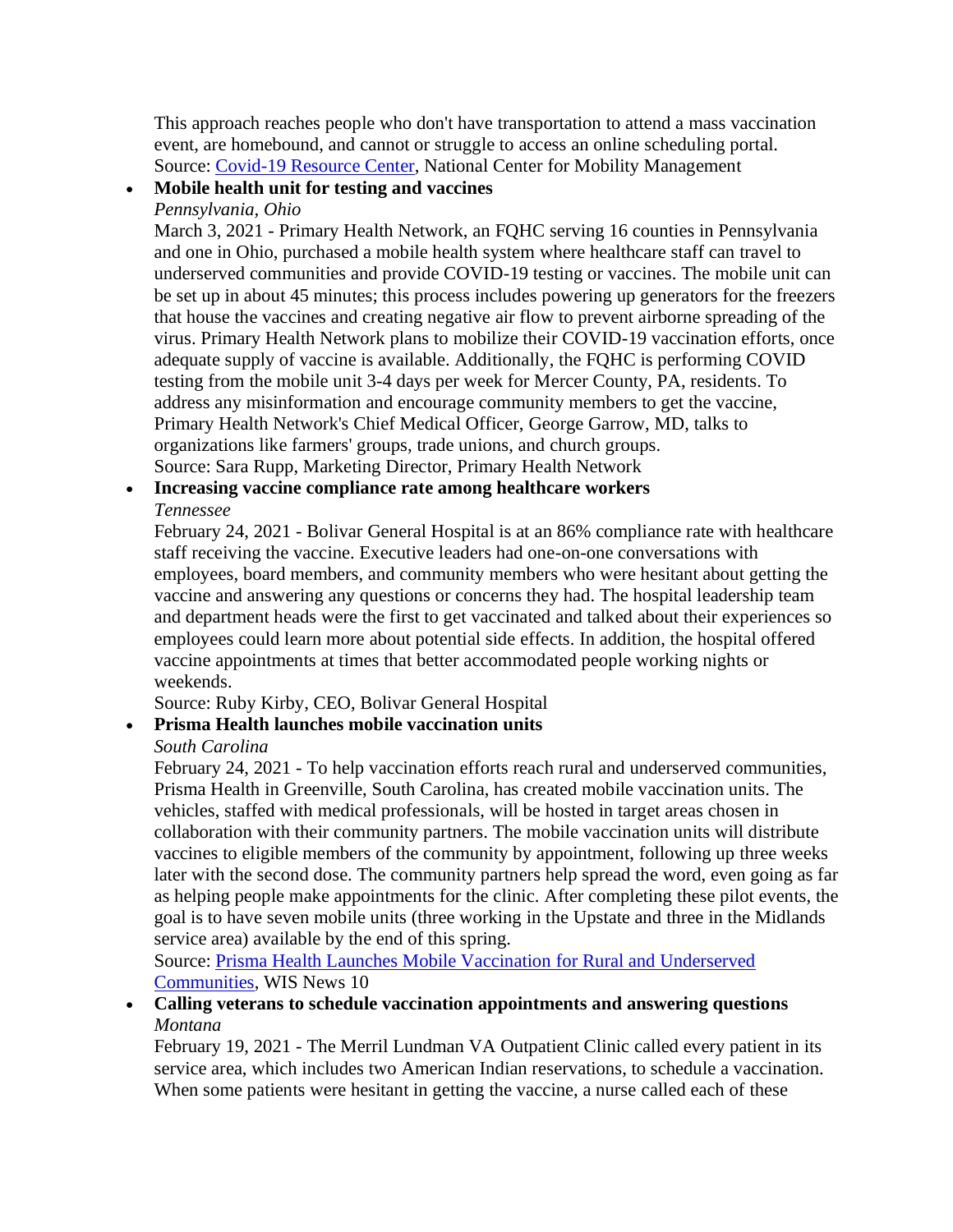patients back to answer any questions they had. This second phone call led to 10 more veterans agreeing to be vaccinated.

Source: [To Vaccinate Veterans, Health Care Workers Must Cross Mountains, Plains and](https://khn.org/news/article/to-vaccinate-veterans-health-care-workers-must-cross-mountains-plains-and-tundra/)  [Tundra,](https://khn.org/news/article/to-vaccinate-veterans-health-care-workers-must-cross-mountains-plains-and-tundra/) Kaiser Health News

# • **Reaching out to Black preachers and leaders to encourage vaccination**  *Louisiana*

February 17, 2021 - St. James Parish Hospital staff noticed that the majority of people choosing to get vaccinated after seeing the hospital's online and social media advertising were White — in a parish in which almost 49% of the population is Black. Hospital staff reached out to Black preachers and local leaders (including a state representative) and established a phone line to spread the word about getting vaccinated. The next week, vaccination among Black community members increased from 9% of the total number of people vaccinated to 30%.

Source: [Rural Hospital Remains Entrenched in Covid 'War' Even Amid Vaccine Rollout,](https://khn.org/news/article/rural-hospital-remains-entrenched-in-covid-war-even-amid-vaccine-rollout/) Kaiser Health News

#### • **Using phone trees and regional transit systems to reach individuals**  *North Carolina*

 of information, like churches or senior centers. In Jackson County, the regional transit February 10, 2021 - When CommWell Health in Brunswick County had 200 vaccine doses available, the NAACP county branch president organized a phone tree so that the vaccination event held the next day would have enough attendees. This method of communication was important in reaching individuals unable to access their usual sources system is picking up older adults and driving them to vaccination sites. These rides (in vans and small buses) are free, a small number of passengers can ride at any given time, and plexiglass separates passengers from one another.

Source: [In the Rural Race to Distribute COVID Vaccines, a Piecemeal Approach,](https://www.northcarolinahealthnews.org/2021/02/10/in-the-rural-race-to-distribute-covid-vaccines-a-piecemeal-approach/) North Carolina Health News

#### • **Virtual town hall for informed discussions about vaccines and health equity**  *North Carolina*

 YWCA of Asheville & WNC, is hosting a two-part virtual town hall to discuss the February 4, 2021 - Buncombe County Health & Human Services, in partnership with the COVID-19 pandemic and vaccine distribution. The first part, held on January 27, discussed historical and ongoing reasons that BIPOC (Black, indigenous, and people of color) populations tend to mistrust medical systems. The second part will be held in early February and will discuss the science of vaccines. In addition, Buncombe County Health & Human Services is creating a Community Vaccine Conversation Toolkit to help faith organizations, civic groups, and community members have fact-based, informed conversations about vaccines.

Source: Zo Mpofu, Public Health Program Consultant, Buncombe County Health & Human Services

# • **Information website and vaccine priority mapping tool**

# *North Carolina*

February 1, 2021 - East Carolina University (ECU) Brody School of Medicine and Vidant Health created an information website called [COVID-19 and Eastern North Carolina](https://enchealth.org/) to provide COVID-19 and vaccine distribution information for healthcare providers, health departments, and community members in the 41-county service area. ECU also developed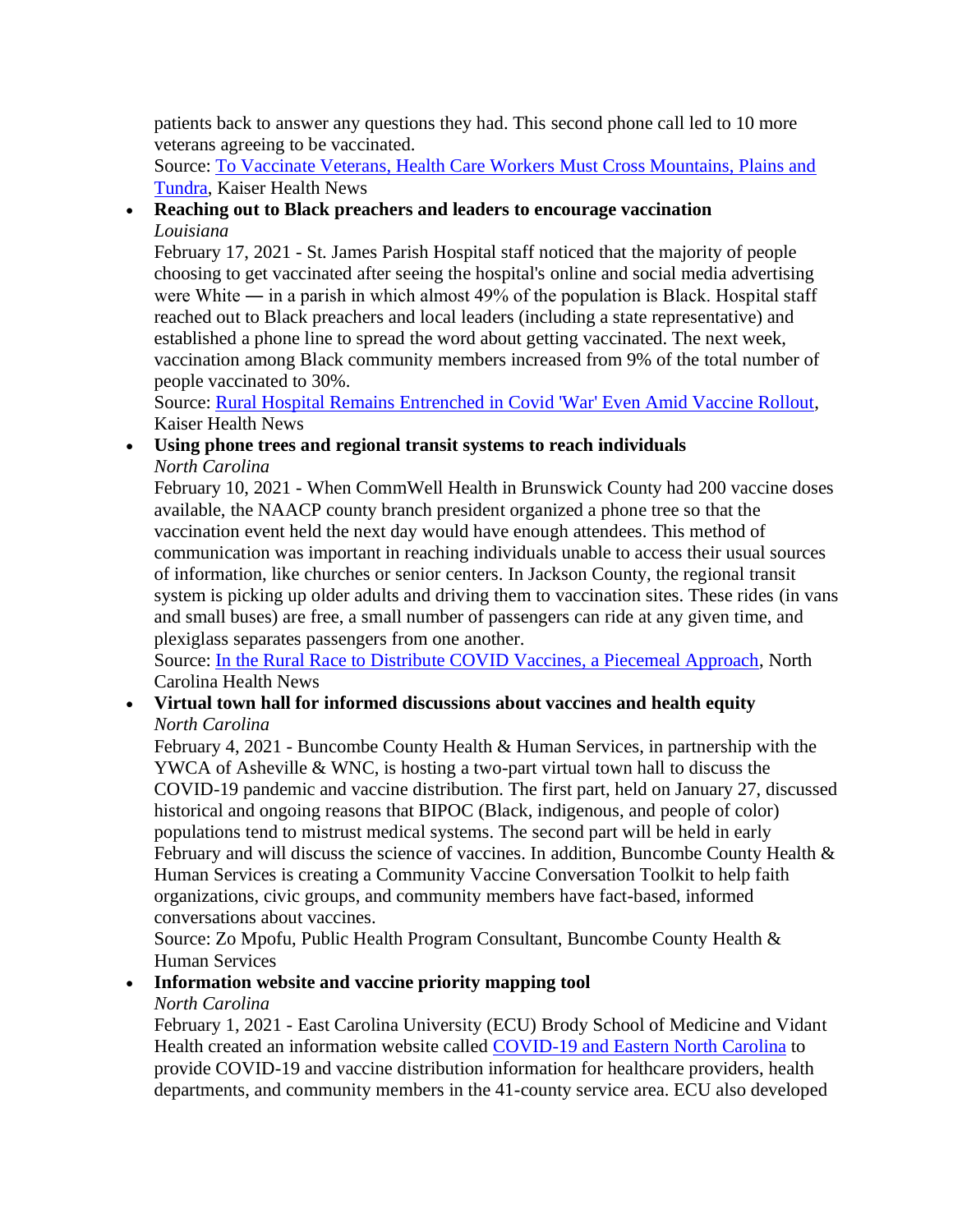a [Vaccine Priority Index Tool](https://experience.arcgis.com/experience/516393e9e9114ffe96dd2a0f02d1cb7e) so that groups like health departments could identify populations and high-risk facilities (like nursing homes and meat packing plants) that are of high priority to receive the vaccine. In addition, a team led by the ECU Department of Bioethics is creating an ethical framework to address questions such as vaccine hesitancy. Source: Greg Kearney, Associate Professor, East Carolina University Department of Public Health

#### • **1,232 doses of Pfizer COVID-19 vaccine distributed**

#### *Texas*

 second dose in approximately 21 days. The clinic was targeted at residents in the counties making the clinic an overwhelming success. The community plans to continue its January 28, 2021 - In Dalhart, Texas, a team of nurses, volunteer police, and volunteer firefighters converted the town's event space, the coliseum, into a vaccine clinic. The police and firefighters helped direct the crowd, each person given a number and set up in the socially-distanced waiting area. Once given the vaccine, they were kept for 15 minutes of observation before getting checked out and given instructions on how to schedule their of Dallam, Hartley, and Sherman, although no one was turned away. Senior citizens and essential workers were given priority, but ultimately 1,232 Pfizer vaccines were distributed, vaccination clinics in the same manner. For more on this event, see [1,232 Doses of Pfizer](https://www.ruralhealthinfo.org/rural-monitor/texas-community-vaccination-clinic/)  [COVID-19 Vaccine Distributed at Coliseum in Dalhart, Texas](https://www.ruralhealthinfo.org/rural-monitor/texas-community-vaccination-clinic/) in the *Rural Monitor*. Source: Joyce Bezner, Dallam Hartley Counties Healthcare Foundation

# • **Community health centers work with local organizations to distribute COVID-19 vaccine**

#### *Wisconsin*

January 28, 2021 - Scenic Bluffs Community Health Centers, a rural community health center in western Wisconsin, reached out beyond its own frontline healthcare staff in order to distribute the COVID-19 vaccine to as many eligible Phase 1a individuals in the community as possible. They contacted independent healthcare providers, faith-based organizations, and local rural emergency services, such as first responders, EMTs, fire departments, and small municipal police departments ― who all play an integral part in rural communities, and could face potential COVID-19 exposure. Because vaccine delivery often came at short notice, Scenic Bluffs collected contact information from these groups ahead of time, to quickly direct them to online registration for a vaccine appointment when the health center had vaccine in-hand. They also work with other community organizations, such as local school districts, to ensure COVID-19 vaccine educational resources are available, questions are answered, and preparation is made for the organizations in phase 1b.

Source: Samantha Knutson, Scenic Bluffs Community Health Centers

#### • **Book club pivots to vaccination effort**

*New Mexico* 

January 26, 2021 - The Fabulous Ladies Book Club in Ruidoso, New Mexico began coordinating local COVID-19 vaccination efforts when they learned that their state department of health needed help with distribution in their area. The book club networked with the local community and the state department of health, even setting up a hotline for questions. They helped people register for the clinic, providing technical assistance and walking participants through the process. Once the clinic began, the women volunteered their time at the site, doing everything from managing the vaccine stock to shoveling snow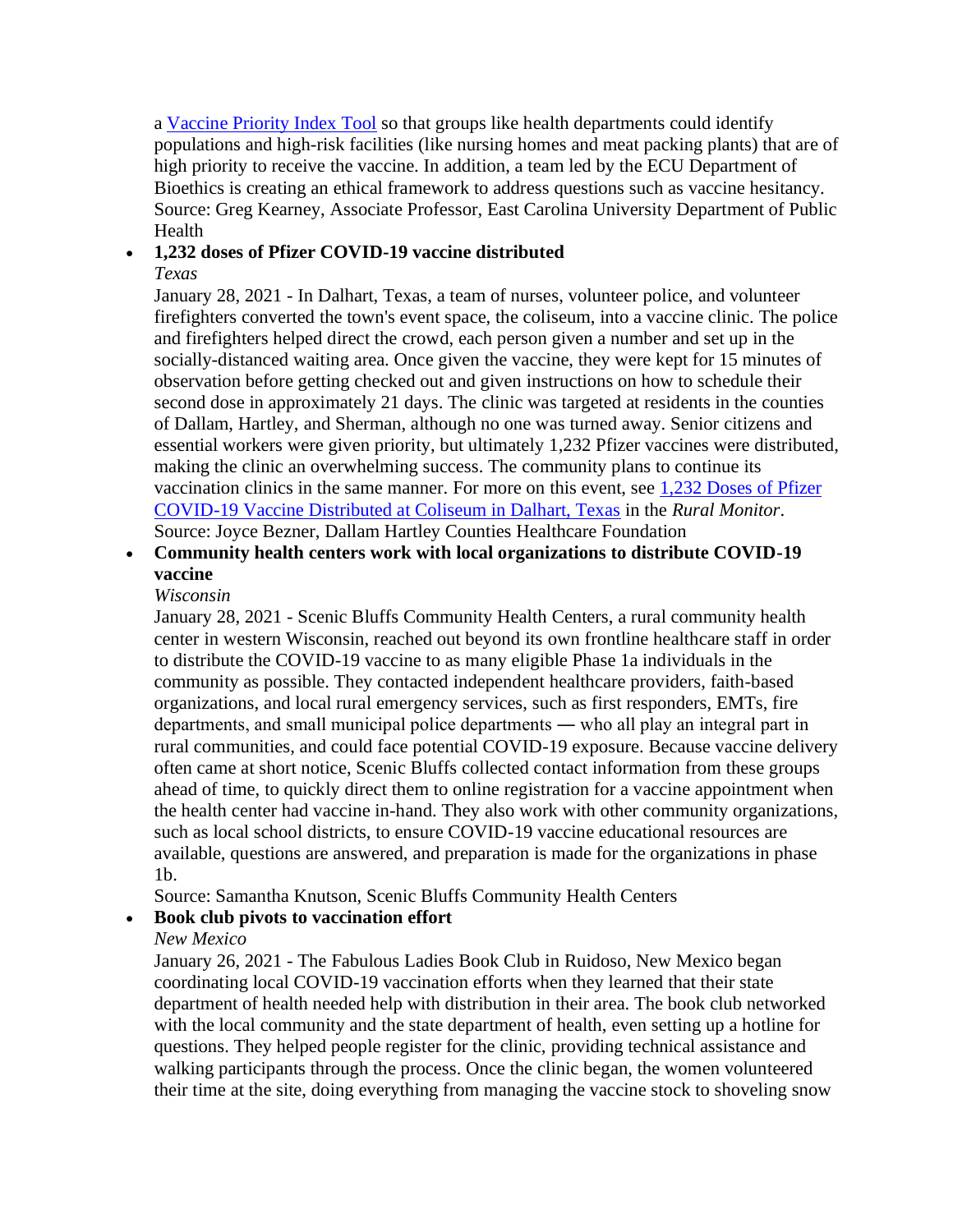so the clinic was accessible. Some book club members volunteered up to 50 hours a week. Their efforts paid off, with more than 2,417 vaccine doses administered so far – estimated to be a little over 30% of the area's population.

Source: [Meet the Book Club That's Helping to Quickly Vaccinate Its Town,](https://www.washingtonpost.com/entertainment/books/book-club-vaccine-effort/2021/01/25/16884640-5a7f-11eb-8bcf-3877871c819d_story.html) The Washington Post

#### • **Addressing vaccine hesitancy through social media and graphics**  *North Carolina*

January 22, 2021 - Roanoke Chowan Community Health Center is using social media to address vaccine hesitancy with patients. The center posted videos of trusted providers talking about why they received the vaccine. In addition, the center created graphics that address common questions about vaccines and have photos of staff members getting vaccinated. For examples, see [Community Health Center Addresses Vaccine Hesitancy](https://www.ruralhealthinfo.org/rural-monitor/chc-addresses-vaccine-hesitancy/)  [through Social Media](https://www.ruralhealthinfo.org/rural-monitor/chc-addresses-vaccine-hesitancy/) in the *Rural Monitor*.

Source: Erin Storie, Communications & Advocacy Coordinator, Roanoke Chowan Community Health Center

#### • **Grassroots education to encourage acceptance of COVID-19 vaccination**  *Arkansas*

January 21, 2021 - Dr. Jason Lofton, a family physician who practices in the rural community of De Queen, AR, has noticed a trend of vaccine hesitancy in his community, which was hit especially hard by COVID-19 in June and July. To combat the issues of mistrust and lack of understanding, Dr. Lofton has taken a grassroots approach to educate his patients and members of the community, using various media and meeting with local leaders. Dr. Lofton provides education on the COVID-19 vaccine as part of every patient encounter. He has discussed current issues about both the virus and vaccine on local radio, along with presenting to the area's police department, Rotary and Lion's Club, and public school administration ― who used their new video department to record and broadcast a video. Dr. Lofton also records Facebook videos in order to inform the public, sometimes collaborating with another local physician, Dr. Randy Walker. Additionally, to aid in education of the community's Hispanic and Marshallese populations, they have worked on bringing in Spanish and Marshallese interpreters on some of their videos. Source: Dr. Jason Lofton, De Queen, Arkansas

#### • **Holding a vaccine town hall**

#### *Texas*

January 20, 2021 - Titus Regional Medical Center in Mount Pleasant held a [virtual](https://www.youtube.com/watch?v=o_cA_JZ0nlg&feature=youtu.be)  [COVID-19 Vaccine Town Hall.](https://www.youtube.com/watch?v=o_cA_JZ0nlg&feature=youtu.be) Two doctors and the CEO answered community members' questions (submitted ahead of the event and during the event) about the vaccine. In addition, the medical center created an online waiting list for receiving the vaccine, and over 4,500 community members have signed up so far.

Source: Terry Scoggin, Chief Executive Officer, Titus Regional Medical Center

#### • **Delivering vaccines to remote villages by plane, water taxi, or sled**  *Alaska*

January 8, 2021 - To reach remote Alaska villages, tribal healthcare providers have delivered vaccines via chartered planes, water taxis, and sleds pulled by snow machines (what people in other states and regions call "snowmobiles"). One group of providers administered the shots in village clinics and made home visits to elders who weren't able to travel. Another team asked anyone eligible to receive the vaccine to meet on the tarmac so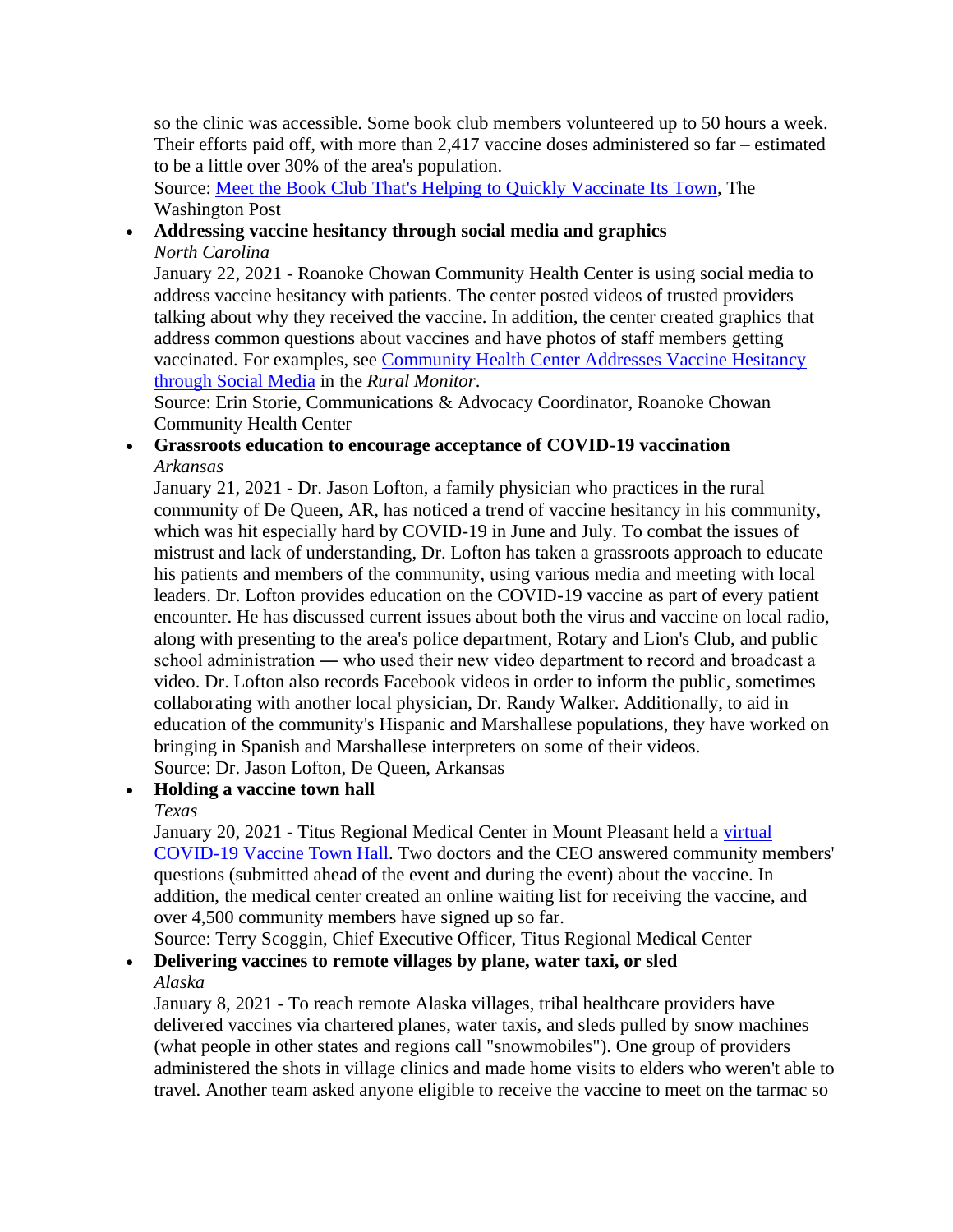vaccines could be administered as soon as the plane landed. After administering the shots, these providers waited 20 minutes (to make sure no one had an allergic reaction) before flying to the next village. Thousands of doses have been delivered so far. Source: [In Rural Alaska, COVID-19 Vaccines Hitch a Ride on Planes, Sleds and Water](https://www.alaskapublic.org/2021/01/08/in-rural-alaska-covid-19-vaccines-hitch-a-ride-on-planes-sleds-and-water-taxi/)  [Taxi,](https://www.alaskapublic.org/2021/01/08/in-rural-alaska-covid-19-vaccines-hitch-a-ride-on-planes-sleds-and-water-taxi/) Alaska Public Media

#### • **Pueblos of Acoma, Laguna team up with New Mexico Department of Health and EMS to deliver COVID-19 vaccine**

#### *New Mexico*

January 7, 2021 - The Pueblo of Acoma and the Pueblo of Laguna have partnered with the New Mexico Department of Health in order to distribute the Pfizer COVID-19 vaccine to reservation residents. The EMS services of both Pueblos provide a key role in the vaccination efforts, mobilizing to administer the vaccine in drive-through sites. The first events focused on those who are at higher risk of infection, such as the elderly and frontline workers, with both locations vaccinating over 200 residents. Vaccination efforts are currently ongoing, with pre-registration open to tribal members who live within the reservations. To date, more than 800 people in each area have received the vaccine, with the goal of vaccinating all of the roughly 4,000 members who reside in both locations. For photos and more information, see the [Pueblo of Laguna Covid-19 Facebook page](https://www.facebook.com/pol.covid19/) and the [POA Health & Human Services Division Facebook page.](https://www.facebook.com/AcomaPuebloBHS/)

Source: Chelsea White IV, University of New Mexico Center for Rural and Tribal EMS

• **Using existing relationships between pharmacies and long-term care facilities**  *West Virginia* 

January 7, 2021 - Since West Virginia has few chain pharmacies, it did not sign on with a federal program using two nationwide chains to distribute the vaccine in long-term care and assisted living facilities. Instead, West Virginia created a plan to deliver the vaccine to 250 pharmacies, many of which are small and independent. Many long-term care facilities in the state already have a relationship with these pharmacies, so these pharmacies already had patient data. Thus, pharmacies were able to schedule appointments, secure consent forms, and match doses to eligible patients before vaccine doses even arrived in the state. When the vaccines arrived, pharmacists already knew how many doses they'd need. West Virginia has completed a first round of shots at all long-term care facilities in the state and has begun administering second doses.

Source: [Why West Virginia's Winning the Race to Get COVID-19 Vaccine into Arms,](https://www.npr.org/sections/health-shots/2021/01/07/954409347/why-west-virginias-winning-the-race-to-get-covid-19-vaccine-into-arms) NPR

#### • **After freezer failure, hospital must distribute vaccines on a wide scale**  *California*

January 5, 2021 - In the rural community of Ukiah, California, health professionals at Adventist Health Ukiah Valley Medical Center found themselves with only two hours to distribute 830 doses of the new Moderna COVID-19 vaccine after their freezer failed. Staff quickly mobilized and coordinated with the county and an eldercare facility, getting doses to frontline workers at the county jail, as well as the eldercare staff. Hospital staff networked with other medical professionals and members of the community and were able to get four vaccination sites established, and word spread quickly in the isolated community. All remaining doses were administered within the time frame due to this impressive coordinated effort. This provides an example with lessons learned of how mass distribution of COVID-19 vaccines may work in the near future.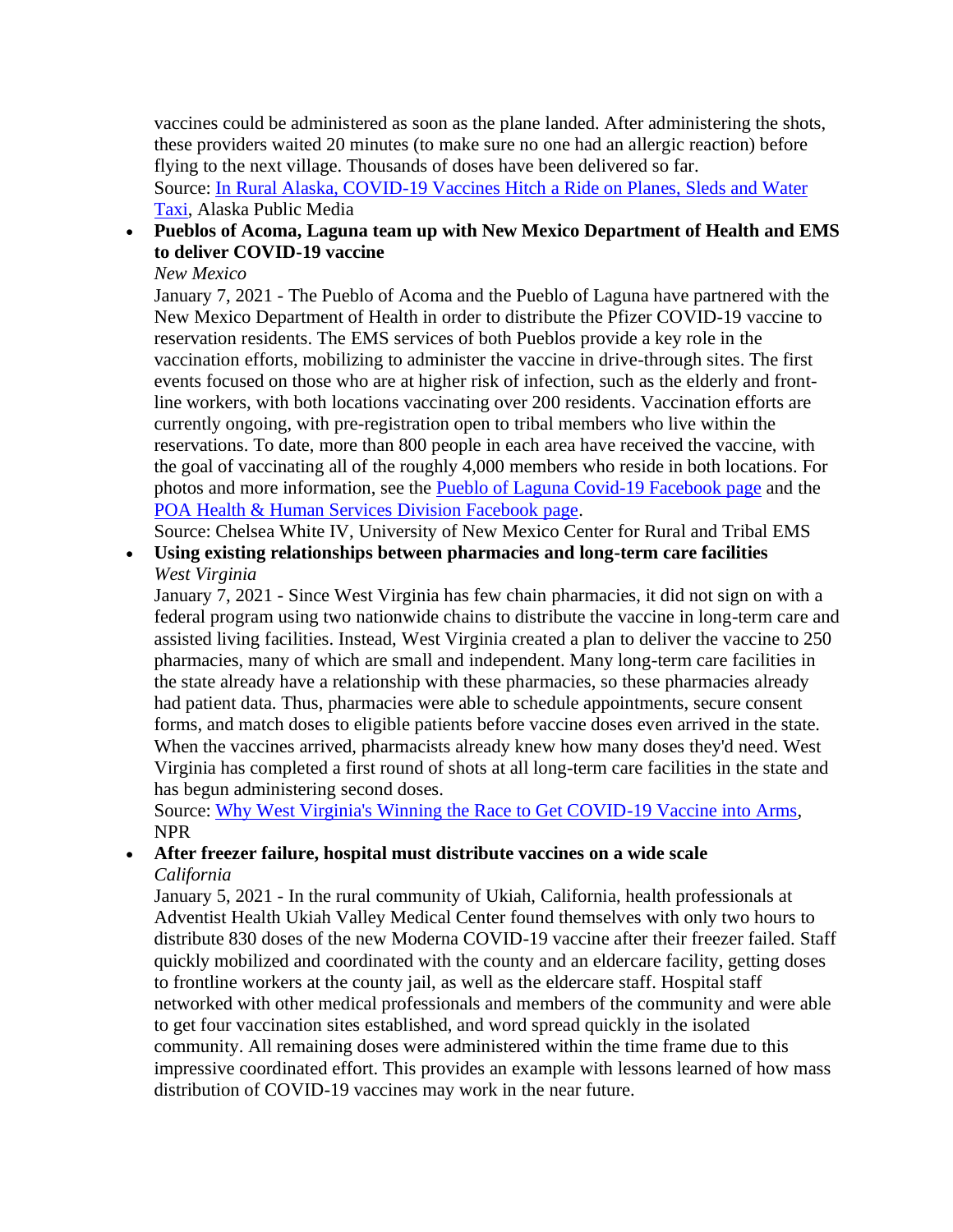Source: [Its Freezer Kaput, This NorCal Hospital Had Two Hours to Give out 600 Vaccine](https://www.latimes.com/california/story/2021-01-04/freezer-broken-california-town-had-to-use-or-lose-vaccine-shots)  [Shots,](https://www.latimes.com/california/story/2021-01-04/freezer-broken-california-town-had-to-use-or-lose-vaccine-shots) Los Angeles Times.

#### • **Buying specialized freezers for vaccine**  *Washington*

December 3, 2020 - Ferry County Health built two outbuildings and bought specialized freezers cold enough to store one type of COVID-19 vaccines. Coordinators purchased these freezers before the vaccine had received FDA emergency use authorization because they knew the freezers would be in short supply once a vaccine was approved. Source: [In Rural Washington, a Small County Gets Ahead of the Curve for Vaccination](https://dailyyonder.com/in-rural-washington-a-small-county-gets-ahead-of-the-curve-for-vaccination-planning/2020/12/03/)  [Planning,](https://dailyyonder.com/in-rural-washington-a-small-county-gets-ahead-of-the-curve-for-vaccination-planning/2020/12/03/) The Daily Yonder

# **Helping Community Members**

Examples of how rural communities and organizations have innovated to help community members during the COVID-19 pandemic.

# • **COVID-19 Town Hall Series**

# *Michigan*

November 22, 2021 - To convey COVID-19 information and public heath recommendations, Michigan Technological University in the Upper Peninsula hosts a monthly [town hall series](https://www.mtu.edu/health-research/covid19townhall/) on TV, radio, and online platforms. Each town hall features a panel including public health officials, clinicians, educators, and other local experts who discuss a COVID-related topic and answer community members' questions. So far, there have been 21 town halls featuring over 100 different speakers. Program coordinators plan to expand the town halls to discuss broader health issues.

Source: Steven Elmer, PhD, Associate Professor, Michigan Technological University

# • **Nemaha County Hospital CEO Marty Fattig's daily COVID-19 updates**  *Nebraska*

January 13, 2021 - Starting on March 31st of 2019, the CEO of Nemaha County Hospital Marty Fattig has created daily updates on the COVID-19 virus, sent out first as a memo to staff and then posted on their website for the public to view. As the community the hospital serves is largely rural, keeping its patients and the local area informed has been a crucial part of slowing the spread of the virus. Each update contains information on:

- o The total number of cases and deaths in the U.S
- o The number of new cases and deaths on the previous day
- o The total number of cases and deaths for Nebraska
- o The number of cases and deaths for Nebraska on the previous day

Recent updates have also featured information about the hospital's vaccination efforts and plans for the future. Marty Fattig closes each update as follows: "Thanks for all you do for us! Be kind to each other!"

Source: [CEO's Daily COVID-19 Updates Keep a Rural Community Informed,](https://www.aha.org/other-resources/2021-01-13-ceos-daily-covid-19-updates-keep-rural-community-informed) American Hospital Association

• **Meal program for COVID-positive patients and family members**  *Minnesota*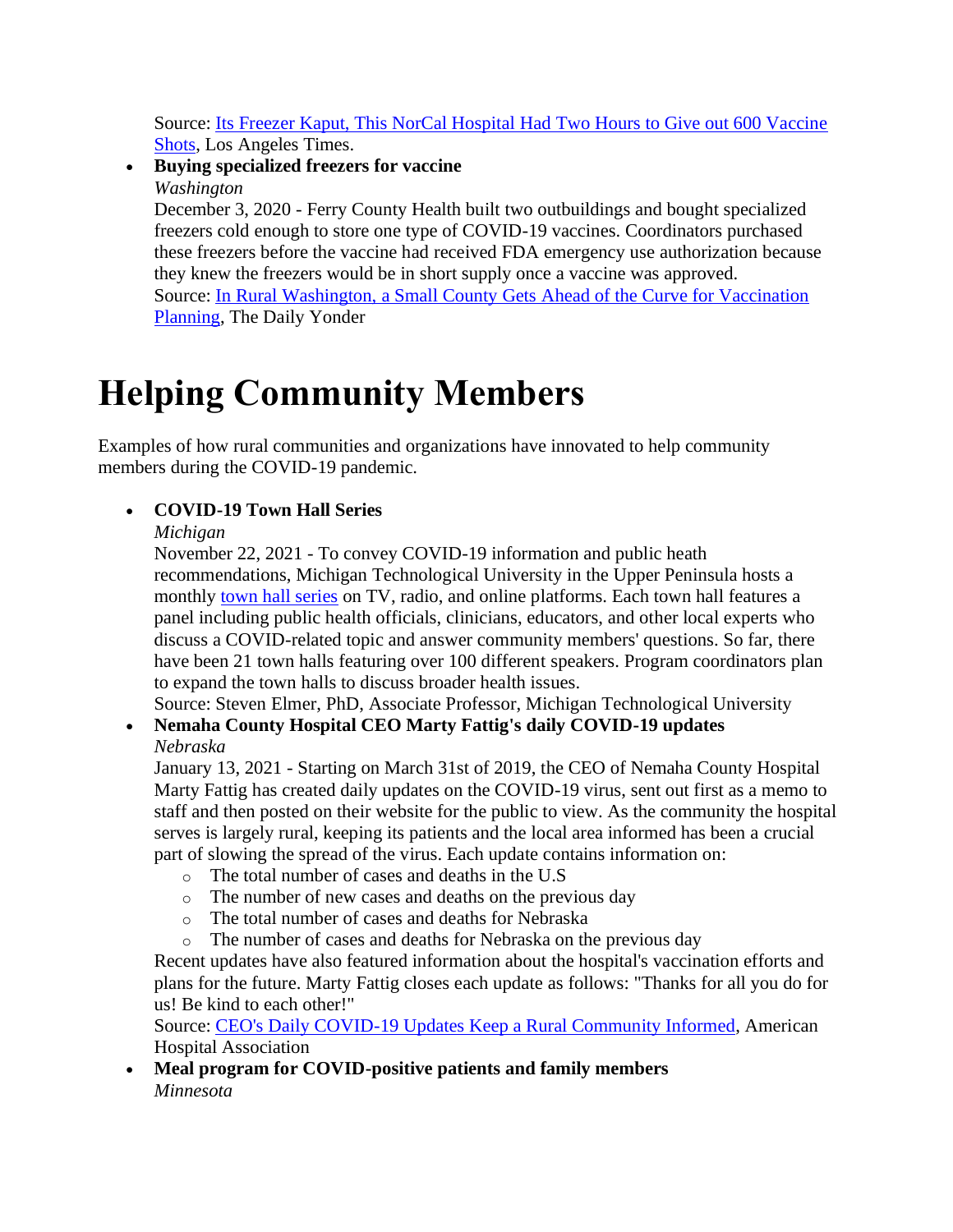December 23, 2020 - Lakewood Health Systems adapted their free frozen meal program to include patients who have tested positive for the COVID-19 virus. Instead of going out into the community to stock up on groceries for themselves and their families, thereby increasing the risk of spreading the virus, Lakewood Engage gives COVID-positive patients two weeks of frozen meals designed by a dietician. This allows them access to nutritious food that takes very little preparation as they recover from the effects of the virus. Should they indicate that dependent family members will also be affected, meals will be provided for the entire family, reducing stress on recovering patients and their dependents.

Source: [Lakewood Engage Tackles Food Insecurity in Rural Minnesota,](https://www.ruralhealthinfo.org/rural-monitor/lakewood-engage/) the Rural Monitor

• **Gift cards and matching funds to support local businesses** 

# *Wisconsin*

November 19, 2020 - To help local businesses in Richland Center stay afloat during the pandemic, Southwest Partners, a coalition of individuals and community organizations, created the COVID CARING CASH program. When community members bought \$25 worth of \$5 gift cards, they received a bonus \$10 from program sponsors. Community members spent the gift cards at participating businesses, and these businesses were reimbursed by Southwest Partners. Overall, 23,335 cards were sold, totaling \$31,185 in matching funds and a total economic impact of approximately \$300,000-\$360,000. Source: Mick Cosgrove, Southwest Partners, and Rachel Peller, Wisconsin Partners

• **Telephone trees and personal calls to inform community members about COVID-19**  *South Carolina* 

 through its town website, social media, email, and press releases, but not all community members have adequate internet access to view this information. Clergy use telephone trees October 23, 2020 - Hollywood, SC, municipal leadership shares COVID-19 information and personal phone calls to make sure high-risk individuals such as older adults and people with disabilities stay informed.

Source: [Case Study: Rural Municipal COVID-19 Research Leadership,](https://www.ruralhealth.us/blogs/ruralhealthvoices/october-2020/a-case-study-for-rural-municipal-covid-19-research) NRHA Rural Health Voices

#### • **Delivering consistent messaging to immigrant communities**  *Wisconsin*

October 22, 2020 - To make sure Hmong and Latino communities in urban Marathon County and surrounding rural counties were receiving consistent messaging in their preferred language about COVID-19, local and state organizations trained eight people to become part-time community liaisons. Liaisons learned how to answer community members' questions through role-playing and how to model preventive behaviors like mask-wearing and handwashing. From May to July, the initiative worked with over 1,000 families.

Source: [Community Collaboration during COVID-19: Reaching Hmong and Latino](https://www.aha.org/system/files/media/file/2020/10/aha-cs-ascension-1020_final.pdf)  [Residents in a Rural Setting,](https://www.aha.org/system/files/media/file/2020/10/aha-cs-ascension-1020_final.pdf) AHA Members in Action Case Study

# • **Library increases access to internet and telehealth for community members**  *Texas*

October 22, 2020 - Thanks to a grant, a local wireless internet service provider serving Pottsboro, TX, has put wireless equipment on water towers, and people in low-income households with students can check out portable Wi-Fi routers from the Pottsboro Public Library. A library network funded three neighborhood access stations for the community.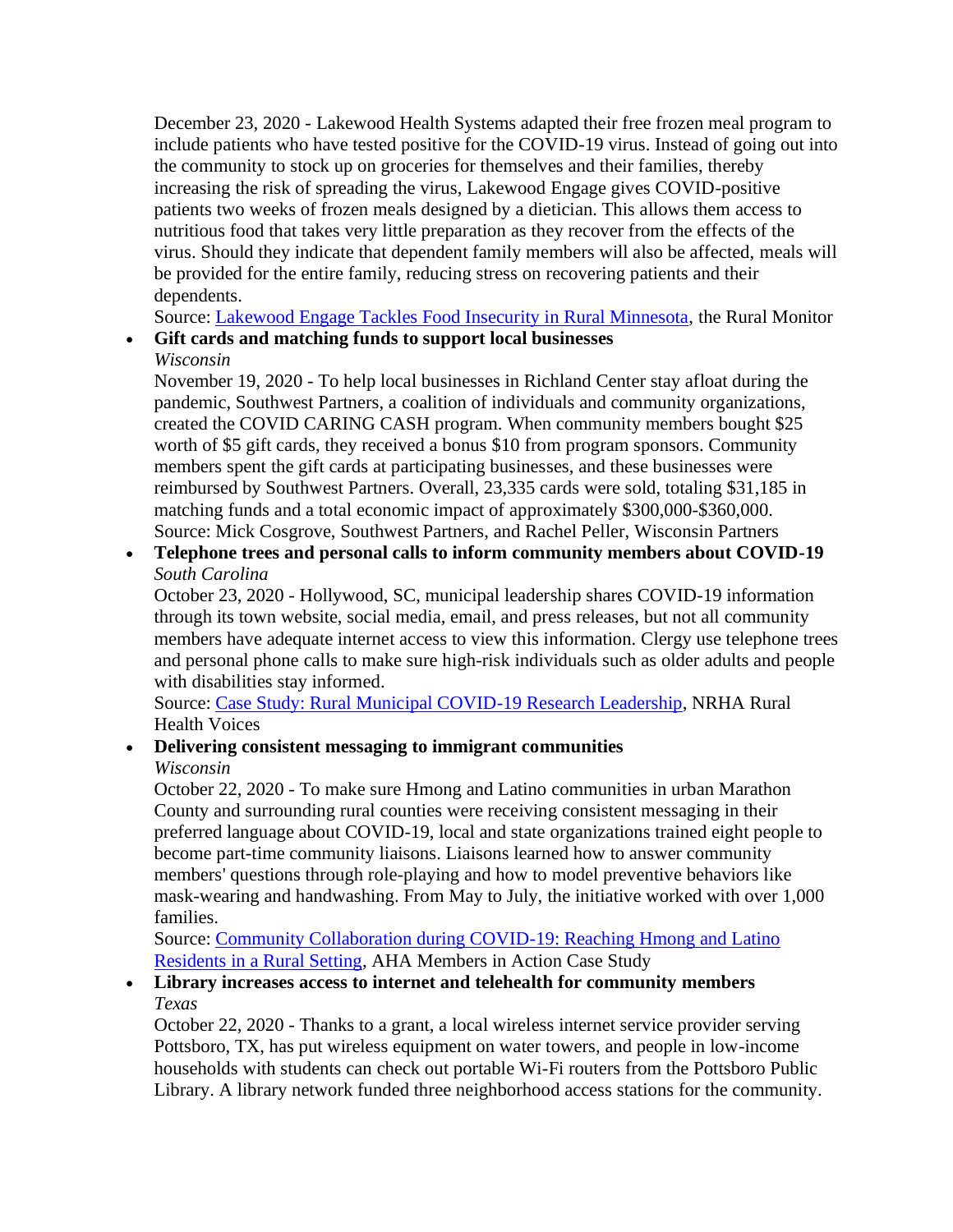The Pottsboro Public Library director even let patrons use her office for telehealth sessions. With an additional grant, the library is working on launching a telehealth program, including creating a room specifically for telehealth.

Source: [Commentary: Rural Public Libraries as Telehealth Providers During Covid-19,](https://dailyyonder.com/commentary-rural-public-libraries-as-telehealth-providers-during-covid-19/2020/10/22/) The Daily Yonder

# • **Creating a free wireless internet service for students**

*Texas* 

 in March and found that at least 40% of students did not have reliable internet access. The September 21, 2020 - Lockhart Independent School District surveyed its students' families school district diverted money from other projects to create a free wireless internet service. This project involved building towers, installing home routers, and installing antennas. Source: [Rural School District Creates Free Internet Service to Keep Students Connected,](https://www.wrbl.com/pass-or-fail/rural-school-district-creates-free-internet-service-to-keep-students-connected/) [WRBL.com](https://WRBL.com)

# • **Paying restaurants to provide free meals to people in need**

*Vermont* 

September 8, 2020 - Vermont Everyone Eats! is a program that pays restaurants in rural Vermont to provide free meals to people in need. With funds from the CARES Act, the Southeast Vermont Community Action agency pays \$10 per meal to restaurants and stipulates that 10% of the food come from local farms. Organizations like food shelves can receive meals in bulk to deliver to their clients. Since early August, this program has provided about 650 meals a day.

Source: [In Rural Vermont, Food Relief Program Is Eyed as Model,](https://dailyyonder.com/in-rural-vermont-food-relief-program-is-eyed-as-model/2020/09/08/) The Daily Yonder

#### • **Using cultural competency to identify gaps in care**  *Oregon*

August 11, 2020 - When a coronavirus outbreak occurred at a seafood company, Samaritan Health Services discovered that over 50% of people testing positive were Hispanic, many of whom carpooled to work and lived in congregate housing. Samaritan Health Services, Centro de Ayuda (a center offering education, language support, and service referrals), Lincoln County Public Health, and community members participate in biweekly meetings to discuss gaps in healthcare access and ways they can improve healthcare for this population.

Source: [Living and Learning through COVID-19,](https://www.aha.org/system/files/media/file/2020/08/aha-cs-lincoln-0820.pdf) AHA Members in Action Case Study

# • **Distributing cloth facemasks to water and wastewater operators**

*Arizona, California, Nevada* 

June 30, 2020 - RCAC worked with California's Water/Wastewater Agency Response Network to deliver cloth facemasks to tribal and rural water/wastewater offices. RCAC used its Tribal Circuit Rider program, which travels to tribal communities to provide technical assistance and trainings, to deliver the masks. The Tribal Circuit Rider program expanded to include rural, nontribal communities on its circuit and delivered over 5,500 masks in California. A few thousand masks have been delivered in Arizona and Nevada under similar efforts.

Source: [RCAC Joins Collaborative Effort to Distribute Cloth Masks,](https://www.rcac.org/success-stories/rcac-joins-collaborative-effort-to-distribute-cloth-masks/) Rural Community Assistance Corporation (RCAC)

• **Program for rural people without computers**  *Texas*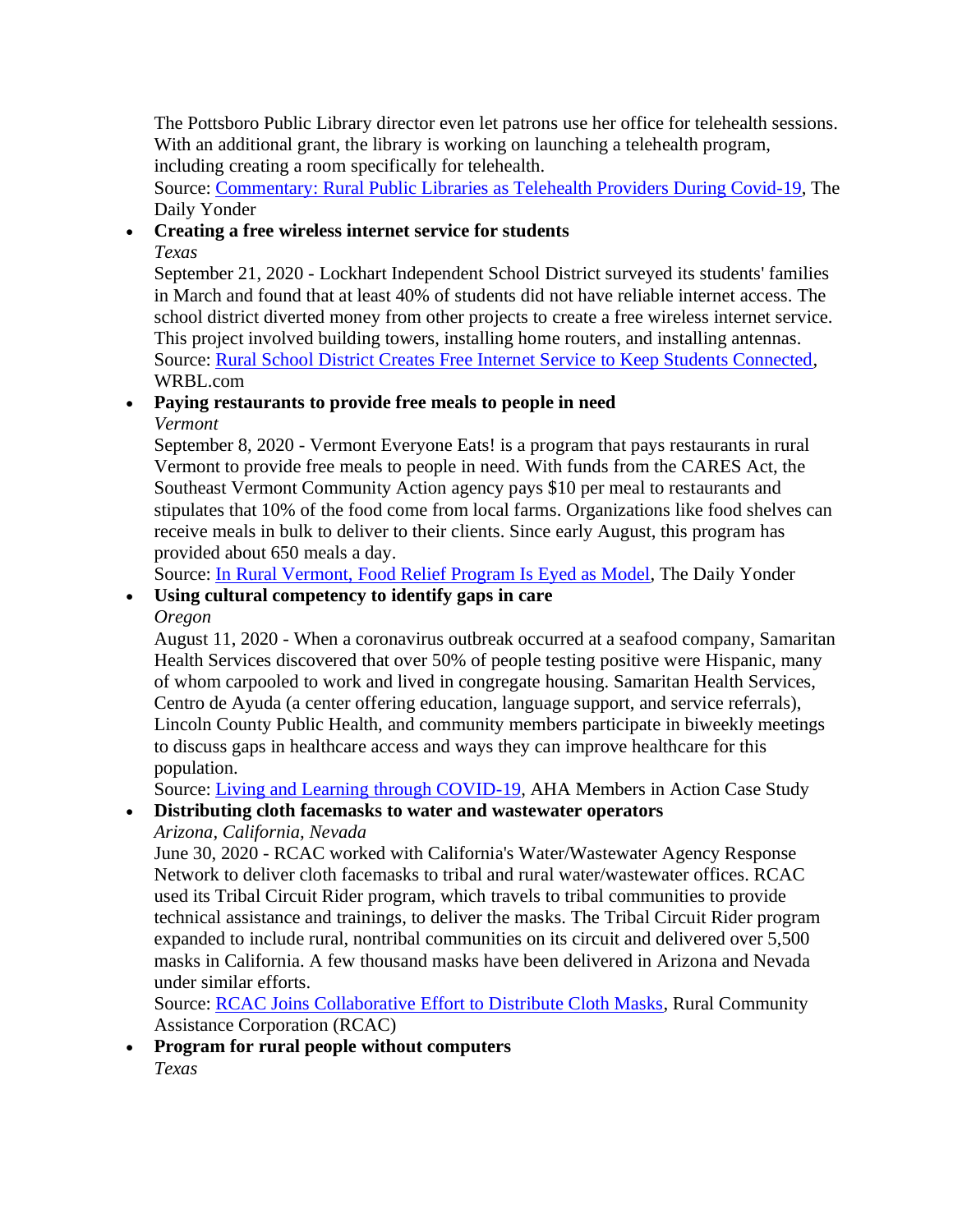Some people in rural communities have access to broadband but can't afford to buy a May 27, 2020 - Due to the pandemic, many people need to work and learn from home. computer or replace a poorly working one. Programs in Texas collect donated laptops, wipe their disks clean (so there's no data/information from the previous owner), load them with a free operating system and other programs, and give them to people in need, especially those who now have to complete their ESL classes online. The article below provides contact information for those looking to start a similar program in their communities. Source: [You Can Do It: Computer Rehab Program Transforms Trash into Treasure,](https://dailyyonder.com/you-can-do-it-computer-rehab-program-transforms-trash-into-treasure/2020/05/27/) The Daily Yonder

### • **Community resources hub for agencies**

#### *New York*

May 15, 2020 - A COVID-19 community resources hub was created by Common Ground Health, S2AY Rural Health Network, the Finger Lakes Performing Provider System, and the Systems Integration Project of the United Way of Greater Rochester. This hub allows agencies to share resources, updates, and guidance with one another. Hub topics include child safety and childcare, food, housing services, and older adult services. Source: Kathi Lynch, Health Planning Research Analyst, Common Ground Health

# • **Determining churches' capacity to host health and human services projects**  *North Carolina*

May 10, 2020 - The North Carolina Office of Rural Health and the Wesley Community Development Corporation, NC United Methodist Association, created a survey to determine churches' capacity to host blood drives and programs for day care, food assistance, and serving homeless COVID-19 patients or patients without caregiver support. Survey results go to county Emergency Management System officials.

Source: Glenn D. Field, Community Development Specialist, North Carolina Department of Health and Human Services

#### • **Foundation supporting information dissemination and relief efforts**  *Alaska*

May 8, 2020 - In Alaska, Rasmuson Foundation is supporting public radio and weekly newspapers so they can still provide accurate COVID-19 information after losing advertising and sponsorship revenue. In addition, the foundation set aside \$2 million for COVID-19 relief efforts and gathered leaders together to create the Alaska COVID-19 response fund.

Source: [Leveraging Deep Community Ties: Rural Funders Tackle COVID-19,](https://www.ncfp.org/2020/05/08/leveraging-deep-community-ties-rural-funders-tackle-covid-19/) National Center for Family Philanthropy

# • **Protecting and educating farmworkers**

*New York* 

April 28, 2020 - To protect farmworkers and slow the spread of COVID-19, the Cornell Farmworker Program is coordinating an effort to make and distribute face masks. As of April 28, volunteers had made over 1,400 cloth masks. Health clinic workers wearing protective gear deliver the masks, provide information like local health resources, and administer COVID-19 tests. In addition, the Cornell Farmworker Program sends text updates and hosts weekly webinars in English and Spanish and provides materials in some indigenous languages.

Source: [Program Delivers Masks, COVID-19 Info for NY Farmworkers,](https://news.cornell.edu/stories/2020/04/program-delivers-masks-covid-19-info-ny-farmworkers) Cornell Chronicle

• **Using rural transit to deliver food and medicine and drive those who are homeless**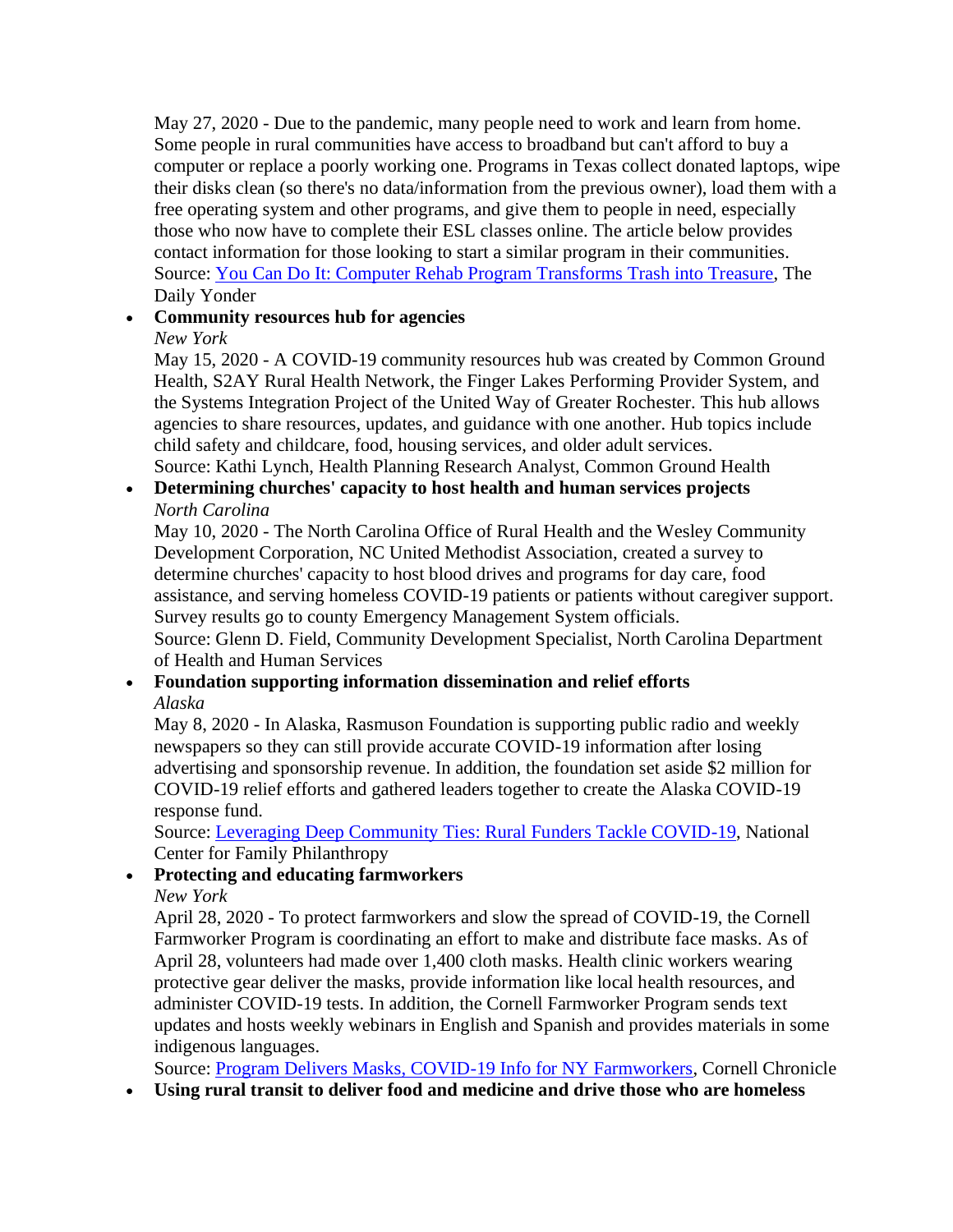#### *Michigan, Pennsylvania*

April 23, 2020 - In Michigan, Charlevoix County Transit delivers groceries (including food pantry deliveries and senior center-provided meals) and prescription medications to the homes of older adults and at-risk individuals. The agency also provides transportation to people who need a ride to a school food program or a local restaurant offering free or discounted meals to students. In addition, the agency waived its fare for all riders and eligibility requirements for medical transportation services. In Pennsylvania, rabbittransit, which serves 10 counties, is providing transportation to people who are homeless so they can access safe quarantine locations and testing facilities.

Source: [Public Transit as a Pandemic Lifeline,](https://blog.aarp.org/thinking-policy/public-transit-as-a-pandemic-lifeline) AARP

#### • **Providing Wi-Fi hotspots for those who need internet**  *Kentucky*

April 22, 2020 - Three telecommunications companies (two cooperatives, one privately owned) created 23 Wi-Fi hotspots in 10 rural counties. The hotspots, located in large parking lots so people can stay in their vehicles, are geared toward people completing schoolwork, but anyone can use them.

Source: [Locally Owned Rural Telcos Establish Hotspots to Meet Demand during](https://dailyyonder.com/locally-owned-rural-telcos-establish-hotspots-to-meet-demand-during-pandemic/2020/04/22/)  [Pandemic,](https://dailyyonder.com/locally-owned-rural-telcos-establish-hotspots-to-meet-demand-during-pandemic/2020/04/22/) The Daily Yonder

• **Translating health information into Spanish and educating community members**  *Puerto Rico* 

April 22, 2020 - An epidemiologist, public health professionals, and graduate students in Puerto Rico are educating community members about COVID-19 prevention. The Coalición Comunitaria COVID-19 de Puerto Rico has three working groups: Education, led by a licensed public health educator; Resources, led by a data scientist; and Epidemiology and Social Determinants of Health Group, led by an epidemiologist and doctoral student. Coalition members take information from the CDC and WHO; translate it into Spanish; and post the information on [Facebook,](https://www.facebook.com/3coPR/) [Twitter,](https://twitter.com/covid_pr) and [Instagram.](https://www.instagram.com/covid19.pr/?igshid=7veekla22jgi) In addition, the coalition has a [Spanish-language website](https://datascienceconsultants.github.io/COVID-19-PR/3CoPRrevamp/Web/index.html) with graphs and maps of COVID-19 cases and deaths along with resources such as pharmacies and restaurants that deliver and telehealth services available in Puerto Rico. The coalition also developed a training session for community leaders.

Source: Mariela Alvarado Ortiz, Epidemiologist and Doctor of Public Health student, Coalición para un Puerto Rico Saludable, Inc.; Jennis Vicente Feliciano, data scientist, Data Science Consultants, LLC

#### • **Reaching students without adequate internet access**

#### *Arkansas, Tennessee*

April 19, 2020 - Every weekday, Arkansas's PBS affiliate provides television programming that's connected to the state's distance learning curriculum and geared toward preschool through eighth grade students. Local educators, who all have won teacher of the year awards, introduce each day's episode and close out the episode by reflecting on the different lessons. In Meigs County, TN, a special education teacher created printed packets for his students so they could learn from home without needing internet access. Source: [How to Reach Students Without Internet Access at Home? Schools Get Creative,](https://hechingerreport.org/how-to-reach-students-without-internet-access-at-home-schools-get-creative/) The Hechinger Report

• **Childcare services, meals, and homework help**  *Arkansas*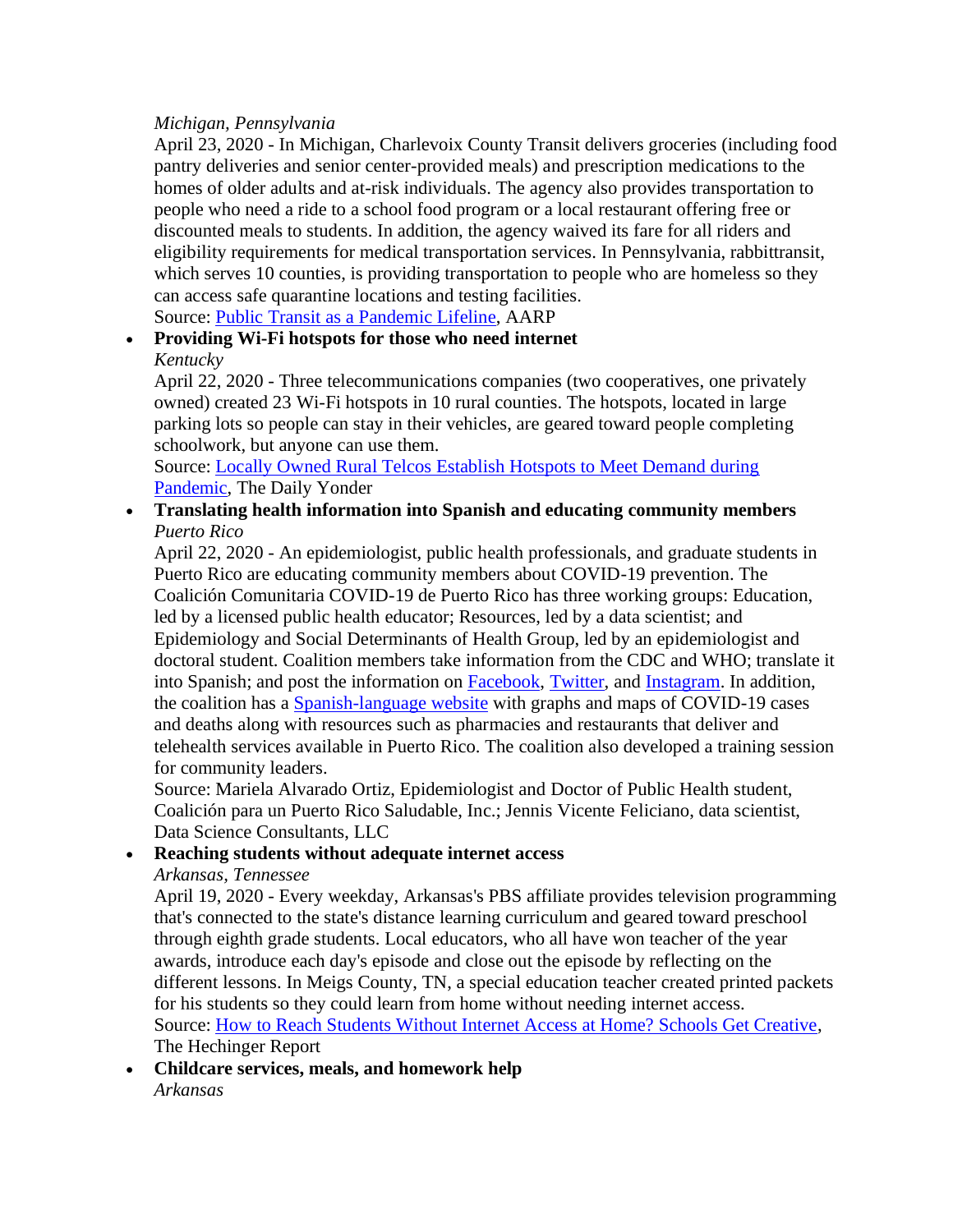April 16, 2020 - ARcare, a Federally Qualified Health Center, provides child care for school-aged children of families who cannot work from home. Every day, students receive breakfast, lunch, and a snack and help with their homework.

Source: Tracy Holleman, Community Development Director, ARcare

# • **Community engagement Facebook videos about substance use and recovery**  *North Carolina*

April 16, 2020 - To reach those with substance use disorder and their families as they selfisolate, the Drug-Free Burke team of Burke Recovery and [Burke Substance Abuse Network](https://www.facebook.com/BurkeSubstanceAbuseNetwork/)  (BSAN) is creating videos and posting them on Facebook. The videos fall into three categories: Real Talk with Real People (roundtable discussions about substance use/misuse), Recovering Families (fun activities for children), and Journey to Hope (programming and interviews celebrating recovery). BSAN provides services in urban Burke County but extends its community engagement efforts to rural Caldwell, McDowell, and Rutherford counties.

Source: Kim James, Executive Director, Burke Recovery

#### • **Delivering 30-day supplies of food to tribal members and reservation residents**  *California*

April 16, 2020 - The Yurok Health and Human Services Food Distribution Program along with other tribal organizations are delivering 30-day supplies of food to any enrolled member of a federally recognized tribe (or any non-tribal member living on the Yurok Reservation) who lost their jobs or had work hours reduced due to the COVID-19 outbreak. Vulnerable residents, including elders, are served first. The boxes of food include meat and produce as well as dry goods.

Source: [Yurok Tribe Delivers Groceries and Supplies to Elderly and Vulnerable During](https://krcrtv.com/north-coast-news/eureka-local-news/yurok-tribe-delivers-groceries-and-supplies-to-elderly-and-vulnerable-during-sip-order)  [SIP Order,](https://krcrtv.com/north-coast-news/eureka-local-news/yurok-tribe-delivers-groceries-and-supplies-to-elderly-and-vulnerable-during-sip-order) KRCR News

### • **Online self-assessment for people potentially exposed to COVID-19**  *Arkansas*

April 16, 2020 - ARcare, a Federally Qualified Health Center, worked with a telemedicine platform to design an online self-assessment tool. People who may have been exposed to COVID-19 can assess their symptoms without going to a clinic and potentially exposing others. In addition, the online tool helps connect users with a provider via telehealth if needed.

Source: Tracy Holleman, Community Development Director, ARcare

#### • **Screening childcare employees and clients**

#### *Arkansas*

 escorted from the entrance to the appropriate classroom and vice versa. April 16, 2020 - The ARcare Center for Education and Wellness (ACEW), a Federally Qualified Health Center that serves 6-week-old infants to 6th grade students, now screens anyone, including employees, therapy partners, and the children, who enters the building for COVID-19 symptoms. Parents are not allowed to enter the building, and children are Source: Tracy Holleman, Community Development Director, ARcare

# • **Homeless shelter protecting employees and clients**

#### *Alaska*

April 15, 2020 - Family Promise Mat-Su serves those in Alaska's Matanuska-Susitna Valley who are homeless, facing possible homelessness, or transitioning out of homelessness. To prevent COVID-19, employees are working from home. If employees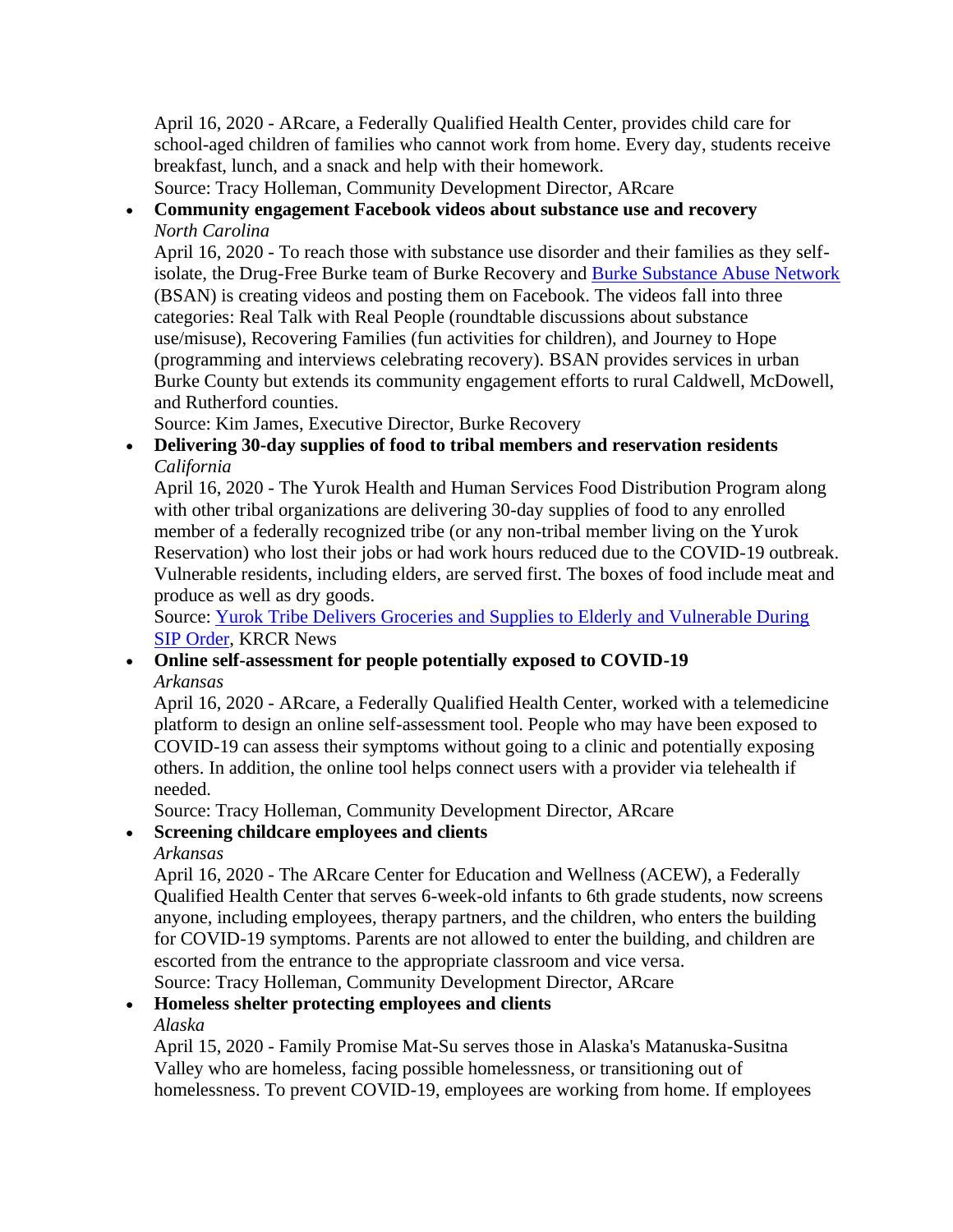need to retrieve anything from the main office, they schedule to visit when others aren't there, wear gloves and masks, and clean surfaces. With shelter applicants, Family Promise Mat-Su conducts phone interviews and has a secured mailbox for people to drop off or pick up applications. In addition, the organization's traditional rotation model of housing families has been replaced with one location. Volunteers who would normally house or serve these families can instead connect with them virtually.

Source: Ginger Bear, Executive Director, Family Promise Mat-Su

#### • **Feeding schoolchildren and their families**

#### *Kentucky, New York*

April 14, 2020 - Some school districts in rural Kentucky created grab-and-go sites for families to pick up meals, and some districts designated vehicles to drive to different communities and neighborhoods to drop off food. In New York's rural Jefferson, Lewis, and St. Lawrence counties, families can pick up meals at any distribution site, even if it's outside their own school district.

Source: [Serving School Meals in Challenging Times,](https://stateofchildhoodobesity.org/stories/serving-school-meals-in-challenging-times/) State of Childhood Obesity

### • **Website for community information and resources**

*Minnesota* 

April 13, 2020 - The Cook County Emergency Operations Center (EOC) [Coronavirus](https://coronavirus-response-cook-county-minnesota-1-cookcountymn.hub.arcgis.com/)  [Response Hub](https://coronavirus-response-cook-county-minnesota-1-cookcountymn.hub.arcgis.com/) provides updated information for community members. This information includes food (Grocery Finder, Takeout Food, Community Services, and Student Meal Pickup Program), mental well-being, healthcare facilities' entrance/screening procedures, and frequently asked questions. In addition, the website lists COVID-19 symptoms and ways for people to protect themselves and others.

Source: Grace Grinager, Public Health Supervisor

# • **Using buses to bring Wi-Fi to students**

*Utah* 

April 12, 2020 - Millard School District is parking buses equipped with Wi-Fi in neighborhoods where students don't have adequate internet access. In addition, the district boosted its schools' internet signals so students can drive up and access the internet in the school parking lots. The buses had already been outfitted with Wi-Fi so students could complete homework while traveling to games and other extracurricular events. Source: [No Wi-Fi? No Problem When the Solution Is Parking a School Bus Outside a](https://www.deseret.com/utah/2020/4/12/21212493/coronavirus-millard-school-district-wi-fi-school-closure-social-distancing-home-school)  [Rural Neighborhood,](https://www.deseret.com/utah/2020/4/12/21212493/coronavirus-millard-school-district-wi-fi-school-closure-social-distancing-home-school) Deseret News

# • **Community volunteer Facebook page**

# *Pennsylvania*

April 9, 2020 - A private Facebook group with over 1,400 members has become a one-stop shop of COVID-19 information and community volunteer efforts in Bradford, PA. The Facebook page also lists a hotline number providing information about different community resources. The group filled four pickup trucks with food to deliver to those financially impacted by the crisis, and other volunteers are sewing masks for healthcare professionals and others.

Source: Lori Bebko, Administrator/Volunteer for "Helping Bradford, PA During Coronavirus"

# • **Community mutual aid**

*Massachusetts*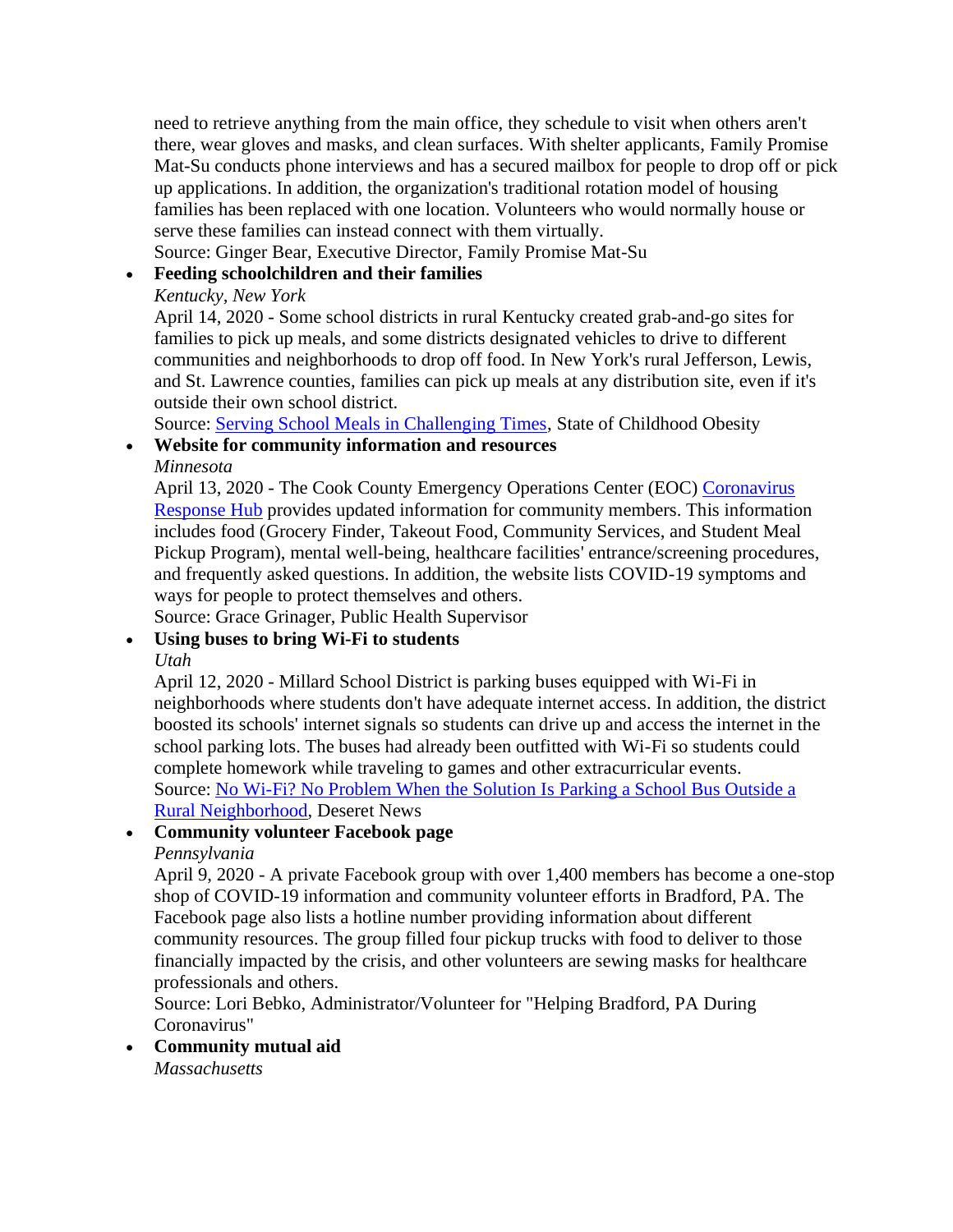April 7, 2020 - The [Western Massachusetts Community Mutual Aid](https://www.wmacma.com/) is an online tool for community members to *request help* for services like translation, getting supplies, or financial aid; *volunteer* for tasks like driving people or completing errands; or *donate*  money to help individuals and families struggling to make ends meet. Community members can also create neighborhood pods for neighbors to connect with and help out one another.

Source: Kirby Lecy, Project Coordinator, Massachusetts State Office of Rural Health

# • **Foundation awarding grants to organizations to offer food, child care, and other support**

# *New York*

April 2, 2020 - The Adirondack Foundation, partnering with businesses and other donors like the Cloudsplitter Foundation and United Way of the Adirondack Region, created the Special and Urgent Needs Fund. The grants from this fund went to different organizations' efforts like delivering food, providing financial assistance to healthcare workers, and childcare services.

Source: [Adirondack Foundation Awards 1st Round of COVID-19 Response Grants,](https://www.adirondackalmanack.com/2020/04/adirondack-foundation-awards-1st-round-of-covid-19-respond-grants.html) Adirondack Almanack

# • **Pop-up food pantry**

*Iowa, Wisconsin* 

April 2, 2020 - SWCAP's [Pop-Up Food Pantry program](https://www.nbc15.com/content/news/SWCAPs-Pop-Up-Food-Pantry-hits-the-road-568959011.html) was created to deliver fresh food to rural residents who may not be able to access a grocery store. A local Head Start donated the bus, the Alliant Energy Foundation donated money, and local businesses helped turn the bus into a mobile food pantry with refrigerators, storage, and shelving. The bus travels to Grant, Lafayette, Iowa, and Richland counties in Wisconsin, and program coordinators hope to add another county to its route. Coordinators schedule weekly Pop-Ups in rural communities and deliver to senior apartments on a regular basis. Delivery people wear gloves and face masks when handing out food.

Source: Wally Orzechowski, Southwestern Wisconsin Community Action Program

# • **Shelter-in-place services for seniors**

# *California*

April 2, 2020 - Since Humboldt County is under a shelter-in-place order, SoHum Health is calling its local seniors to check in and provide assistance. During these calls, hospital and clinic staff provide wellness checks, telehealth visits with seniors' providers as needed, prescription refills and delivery, and information about grocery deliveries. Healy Senior Center, working with markets and volunteer drivers, is coordinating grocery delivery, and the Southern Humboldt Chamber of Commerce is donating face masks to the volunteer drivers. To learn more, see this April 2020 American Hospital Association case study [featuring SoHum Health.](https://www.aha.org/system/files/media/file/2020/04/getting-in-front-of-covid-19-addressing-social-determinants-health-to-save-lives-seniors-sohum-health-case-study.pdf)

Source: Kristen Rees, Manager of Quality, Southern Humboldt Community Healthcare **District** 

# • **Food delivery service by local market**

# *Montana*

April 1, 2020 - Camas Organic Market in rural Hot Springs, Montana, is helping customers maintain social distancing by offering groceries through delivery or curbside pick-up only. Customers can share their grocery lists with the market via phone, email, FaceTime, or Facebook Messenger or knock on the door and an employee will shop for them. The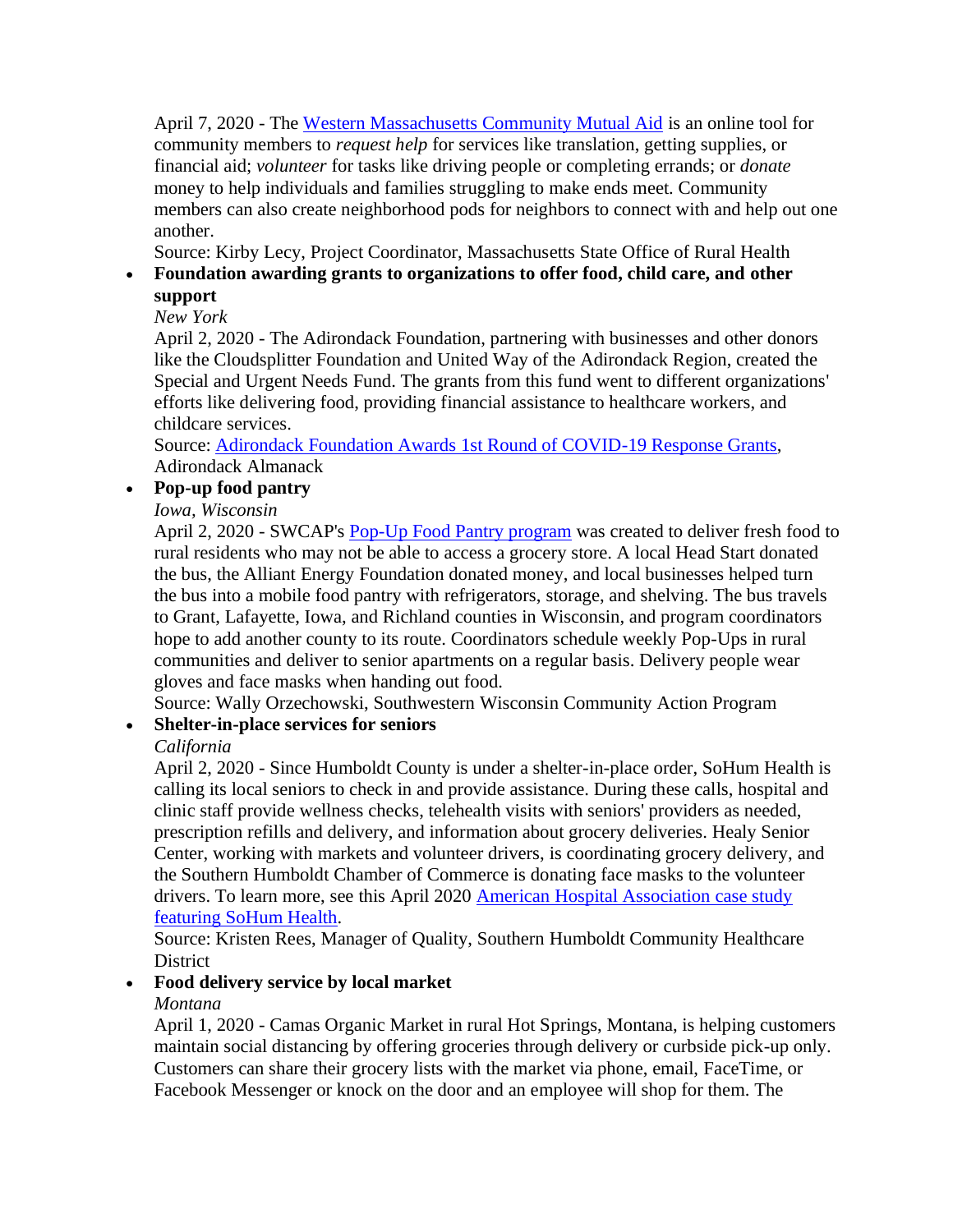market is also working on a way for customers to order groceries online. Customers can pick up their groceries for free or have them delivered for a \$3.00 fee (\$5.00 for customers who live up to 10 miles outside of Hot Springs).

Source: Frances DeForrest, BSN, RN

#### • **School bus drivers deliver homework and meals**

#### *Utah*

[to Utah Students in Rural Communities,](https://www.sltrib.com/news/2020/03/31/during-coronavirus/) Salt Lake Tribune March 31, 2020 - Every day, school bus drivers deliver homework packets and sack lunches to Navajo Nation students in San Juan County. Monument Valley High School uses its buses to deliver breakfast and lunch every school day to students in need, and educators have been helping the kitchen staff make and deliver these meals. Washington County School District and Carbon School District also deliver meals via bus. Source: [During Coronavirus Outbreak, School Buses Are Delivering Food and Homework](https://www.sltrib.com/news/2020/03/31/during-coronavirus/) 

• **Allowing restaurants to sell excess food** 

*Michigan* 

March 30, 2020 - The Michigan Restaurant and Lodging Association partnered with the Michigan Department of Agriculture and Rural Development to allow restaurants to sell food and pantry items, which only grocery and retail stores could sell before. Restaurants that want to participate need to receive guidance on properly labeling food to sell directly to customers. The partnership allows restaurants to sell excess food and gives customers more options when grocery stores are overwhelmed.

Source: [Restaurants Teaming Up with Agriculture Department to Sell Food,](https://www.wsjm.com/2020/03/30/restaurants-teaming-up-with-agriculture-department-to-sell-food/) WSJM (Southwest Michigan)

# **Helping Healthcare Providers**

Examples of innovative ways communities and organizations have helped healthcare providers stay safe and deliver care during the COVID-19 pandemic.

• **Ordering and delivering personal protective equipment to rural healthcare facilities**  *Colorado, Kansas, Louisiana, New York, Pennsylvania, Tennessee, Texas, Wyoming*  July 15, 2020 - In a campaign called [Heart4Heroes,](https://heart4heroes.org/) rural healthcare facilities complete order requests for PPE through the nonprofit Project C.U.R.E., which has seven warehouses across the country and connections with PPE vendors. Project C.U.R.E. fulfills the orders, and then Angel Flight volunteers fly the PPE to those facilities. In Colorado alone, the initiative has delivered over 250,000 pieces of PPE to 30 rural hospitals, and the Heart4Heroes website lists a total number of over 2.1 million pieces delivered. People, businesses, and other organizations can donate money or PPE to Heart4Heroes. Source: Benjamin Anderson, Vice President for Rural Health and Hospitals, Colorado Hospital Association

# • **Helpline for healthcare workers and community members**  *North Carolina*

May 18, 2020 - The Hope4Healers Helpline (919.226.2002) provides resilience and mental health support to healthcare workers and their families experiencing stress from responding to COVID-19. This helpline is available 24/7, and callers will receive follow-up from a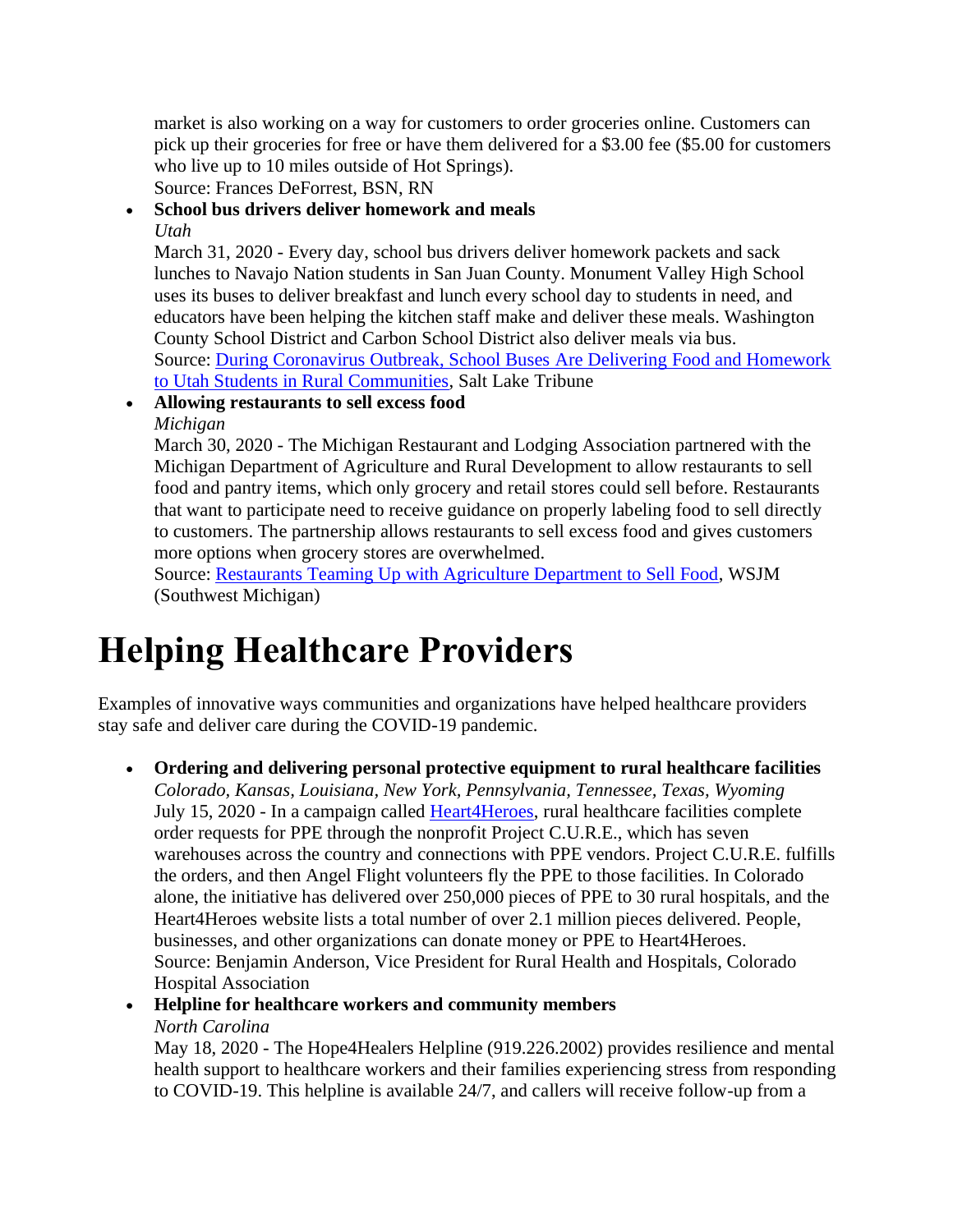volunteer licensed behavioral health professional. The 24/7 Hope4NC Helpline (1.855.587.3463), previously used for hurricane relief efforts, is now available for every North Carolina county.

Source: Glenn D. Field, Community Development Specialist, North Carolina Department of Health and Human Services

• **Creating an online version of a hands-on proficiency demonstration for certification**  *Kentucky, Louisiana, Mississippi, Tennessee*  April 23, 2020 - [Fast Pace Health,](https://fastpacehealth.com/) with 113 clinics across four states, developed a way to complete a hands-on Proficiency Demonstration component in a virtual, real-time environment instead of in person. The hands-on component is required by the Department of Transportation in order to be certified as a urine drug screen collector or breath alcohol test technician.

Source: Dana Keeton, Learning & Development Partner, Fast Pace Health

# • **Council encouraging healthcare professionals to write about COVID-19's effect on miners**

*New Mexico* 

April 21, 2020 - The Mining Advisory Council of the Southwest Mining Health Center for Interdisciplinary Collaboration for Miners' Health and Safety is working to raise awareness of the effects of COVID-19 on mining populations, since these groups may already have compromised lungs. Specifically, the Council helps rural professionals and trainees write perspectives on COVID-19 and miners. One such article that's resulted from this effort is [Caring for Miners During the Coronavirus Disease-2019 \(COVID-19\) Pandemic.](https://www.ncbi.nlm.nih.gov/pmc/articles/PMC7262277/pdf/JRH-9999-na.pdf)

Source: Gail Nowosadko, Outreach Clinic Coordinator, Radiation Exposure Screening and Education Program (RESEP)

#### • **Grant to help hospitals offer or reimburse child care for their employees**  *Illinois*

April 21, 2020 - The Illinois Children's Healthcare Foundation (ILCHF) awarded a \$500,000 grant to the Illinois Critical Access Hospital Network (ICAHN). This funding will help hospitals reimburse costs for opening a childcare center for their employees, working with another organization to open a childcare center, or helping employees cover childcare costs. Over 30 ICAHN members are participating in this grant.

Source: [ILCHF, ICAHN Offer \\$500,000 to Essential Hospital Workers for Child Care,](https://icahn.org/news/ilchf-icahn-offer-500000-to-essential-hospital-workers-for-child-care/) Illinois Critical Access Hospital Network

# • **Online platform to serve and protect first responders**

# *North Carolina*

April 20, 2020 - Buncombe County launched the online platform Community Connect, in which community members can create accounts and provide information about their homes to better serve first responders (such as home layout, emergency contacts, number of residents and pets, and any special needs or medical conditions requiring accommodation). While the platform was planned before the coronavirus outbreak – Asheville piloted the platform in 2019 – Community Connect added an option for residents to indicate if anyone in their household has tested positive for COVID-19 or is considered high-risk. Source: [Buncombe Launches Online Emergency Platform During Pandemic,](https://carolinapublicpress.org/30318/buncombe-launches-online-emergency-platform-during-pandemic/) Carolina Public Press

#### • **Helping healthcare employees transition into new roles**  *Indiana*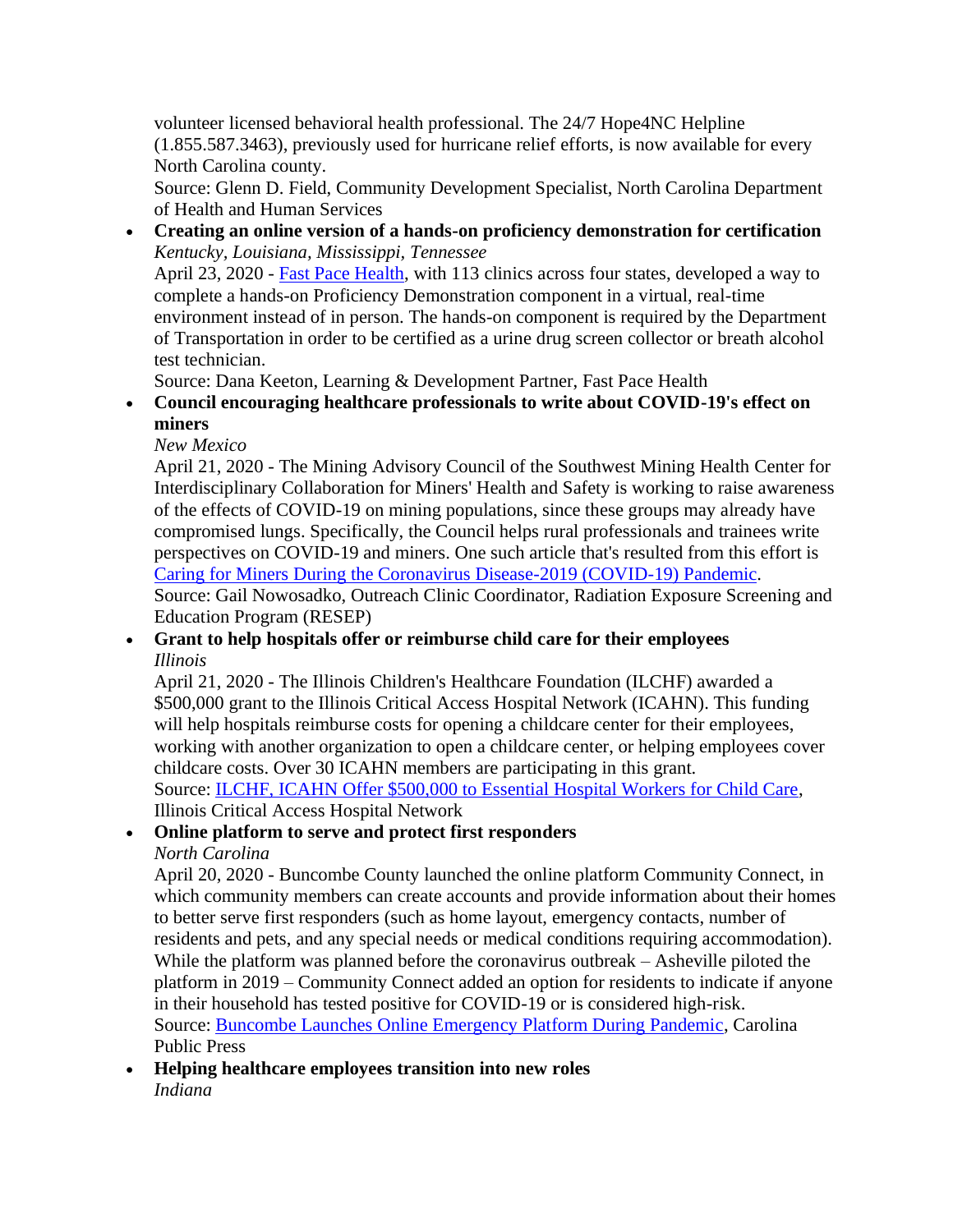April 17, 2020 - Daviess Community Hospital in Washington, Indiana, has implemented a COVID-19 hotline, employee screenings, and community screenings. These new projects have led to a shift in employees' roles and schedules. Operating room nurses answer the 24 hour hotline, and the screening locations are run by therapists, athletic trainers, registered nurses, and licensed practical nurses (LPNs). The hospital is also providing cross-training to employees to help them transition into new roles.

Source: Angie Steiner, Director of Business Development/Marketing, Daviess Community Hospital

# • **Tele-dentistry protocols and resources**

# *Virginia*

April 16, 2020 - The nonprofit Virginia Health Catalyst developed a protocol to help providers conduct tele-dentistry visits with patients who don't have the needed technology at home, by having the patient drive to the clinic's parking lot and receive equipment and assistance from a staff member (wearing protective equipment) to complete the teleappointment in their vehicle. In addition, Virginia Health Catalyst has created a [COVID-19](https://vahealthcatalyst.org/covid-19-resources/)  [Resources](https://vahealthcatalyst.org/covid-19-resources/) page and a [Crisis Teledentistry Implementation Guide,](https://vahealthcatalyst.org/wp-content/uploads/2020/04/Crisis-Teledentistry-Implementation-Guide.pdf) complete with implementation steps, a tele-dentistry Dos and Don'ts list, and billing updates for Virginia Medicaid.

Source: McAllister Castelaz, Dental Director, Ivor Dental Center – Horizon Health Services, Inc.; Sarah Holland, CEO, Virginia Health Catalyst

# • **Tele-mentoring rural providers caring for miners**

*New Mexico* 

 creates a virtual community of practice to help rural providers treat patients with mining-April 16, 2020 - Due to the pandemic, spirometry training courses and annual conferences related to lung diseases have been postponed. To help fill this gap in knowledge, the [Miners' Wellness TeleECHO](https://hsc.unm.edu/echo/partner-portal/programs/miners-wellness/) (Extension for Community Health Outcomes) program related diseases.

Source: Akshay Sood, Miners' Colfax Medical Center Endowed Chair in Mining-Related Lung Diseases, University of New Mexico Health Sciences Center

# • **Making PPE and test swabs for rural clinics and a local health department**  *North Carolina*

 Center, and local manufacturers with 3D printers are making personal protective equipment April 14, 2020 - UNC-Chapel Hill medical students, the Mountain Area Health Education like face shields for rural clinics and a local health department in the western part of the state. The group also received a local grant to make test swabs.

Source: [Med Students Are Producing PPE for Rural Clinics in North Carolina,](https://www.vice.com/en/article/y3m8xj/med-students-are-producing-ppe-for-rural-clinics-in-north-carolina) Vice News

# • **Protecting hospital staff while preserving PPE**

# *Mississippi*

April 8, 2020 - King's Daughters Medical Center (KDMC) in Brookhaven prepared for a surge of COVID-19 patients, since it's located two hours north of New Orleans, which has been hard-hit. In preparation, KDMC dedicated one floor to COVID-19 patients and will place intravenous (IV) poles and pumps outside of patients' isolation rooms so that staff can change IV fluids without having to put on personal protective equipment (PPE). Source: [Rural Hospital Shifts Operations in Anticipation of COVID-19 Surge,](https://www.aha.org/system/files/media/file/2020/04/rural-hospital-shifts-operations-in-anticipation-of-covid-19-surge-kings-daughters-medical-center-case-study.pdf) American Hospital Association case study

• **Facilitating donations/sales of personal protection equipment (PPE)**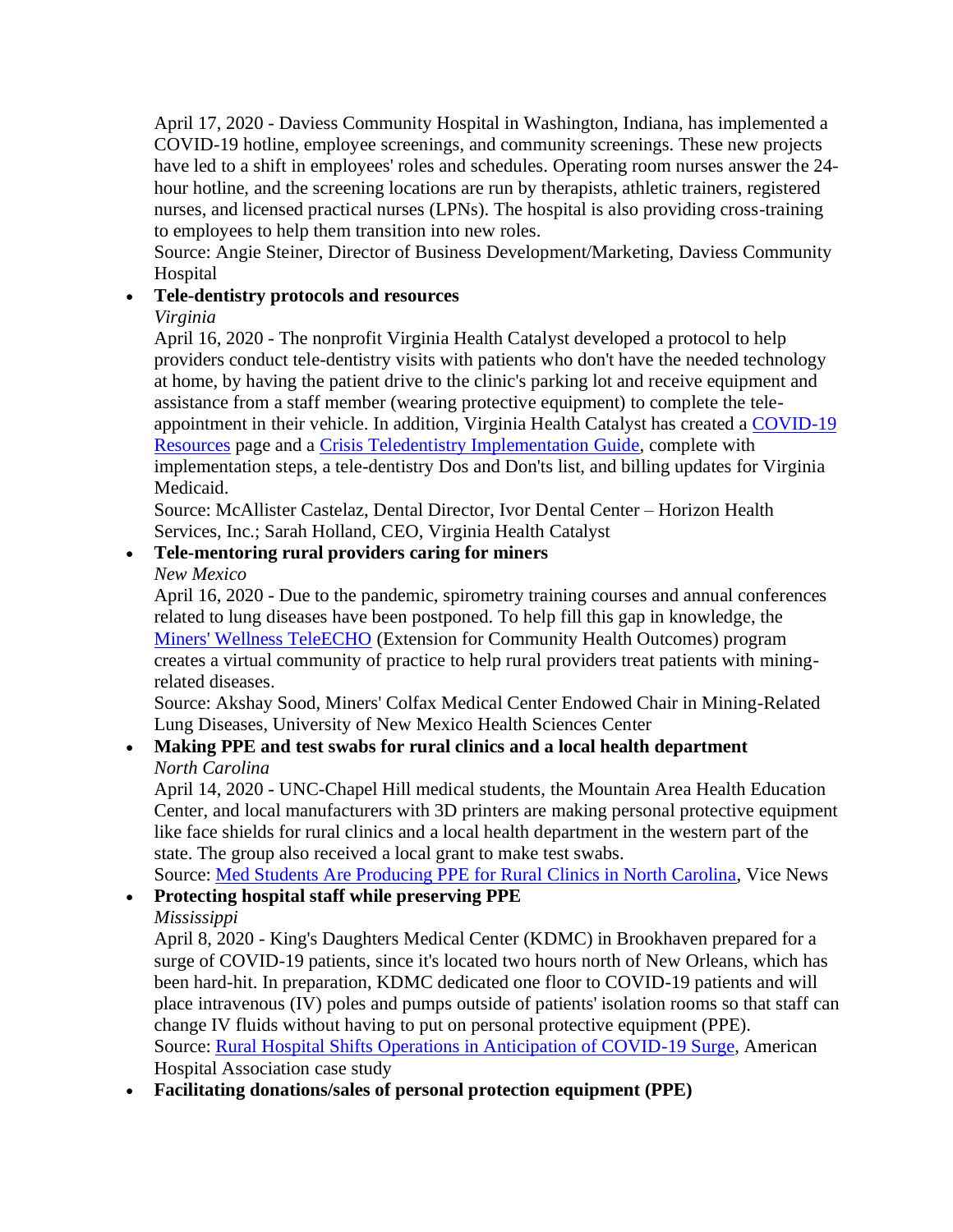#### *Virginia*

April 2, 2020 - The Graduate Medical Education Consortium of Southwest Virginia (GMEC) and Virginia Rural Health Association (VRHA) asked construction companies, nail salons, tattoo parlors, other businesses and industries, and laypeople to donate or sell PPE so GMEC and VRHA can deliver these supplies to healthcare providers. So far, the two organizations have been able to deliver supplies to three hospitals, four residency programs, and many other Federally Qualified Health Centers and Rural Health Clinics. Source: Wendy Welch, Executive Director, Graduate Medical Education Consortium of Southwest Virginia

# • **Free telehealth services for physicians**

#### *Georgia*

April 1, 2020 - Rural physicians or physicians treating rural patients in Georgia can access six free months of a new telehealth consultation software, thanks to the Georgia Rural Health Innovation Center and the Georgia Partnership for Telehealth (GPT). Patients can access [GPT's telehealth system](https://den.mercer.edu/georgia-rural-health-innovation-center-engages-georgia-partnership-for-telehealth-to-offer-free-telehealth-services-to-rural-physicians-during-covid-19-pandemic/) through a computer, tablet, or smart phone. Interested physicians in the state can contact the Georgia Rural Health Innovation Center at 478.301.4700 or [info@georgiaruralhealth.org](mailto:info@georgiaruralhealth.org) to get more information or enroll. Source: Stephanie M. Basey, Director of Training, Georgia Rural Health Innovation Center

• **Shared purchasing for unaffiliated clinics to get personal protection equipment (PPE)**  *Virginia* 

April 1, 2020 - The Virginia Rural Health Association (VRHA) worked with PPE vendors to place one large order of PPE for 30 small clinics that were not affiliated with a large healthcare system. VRHA staff then deliver PPE to these clinics across the state. Source: Beth O'Connor, Executive Director, Virginia Rural Health Association

#### • **Making gowns for hospital employees**

*Maine* 

March 27, 2020 - Houlton Regional Hospital employees made washable, reusable gowns for coworkers by creating a pattern from an existing gown, buying fabric to sew a new gown, and cutting the tops off crew socks to attach to the ends of sleeves to make cuffs. Source: [Rural Maine Hospitals Get Creative to Prepare Facilities for COVID-19,](https://www.mainepublic.org/health/2020-03-27/rural-maine-hospitals-get-creative-to-prepare-facilities-for-covid-19) Maine Public Radio

# • **Businesses making healthcare supplies**

*Georgia* 

March 26, 2020 - In an effort led by the Georgia Department of Economic Development, many manufacturers and distributors have shifted business models to make healthcare supplies. The Rural Georgia Initiatives division has reported rural breweries and distilleries making hand sanitizer, a laser-cutting business retooling its machines to cut fabric for masks, and universities and colleges donating excess medical supplies.

Source: [Rural Georgia Businesses Shift to Making Critical Medical Supplies,](https://www.georgia.org/newsroom/blogs/rural-georgia-businesses-shift-making-critical-medical-supplies) [Georgia.org](https://Georgia.org)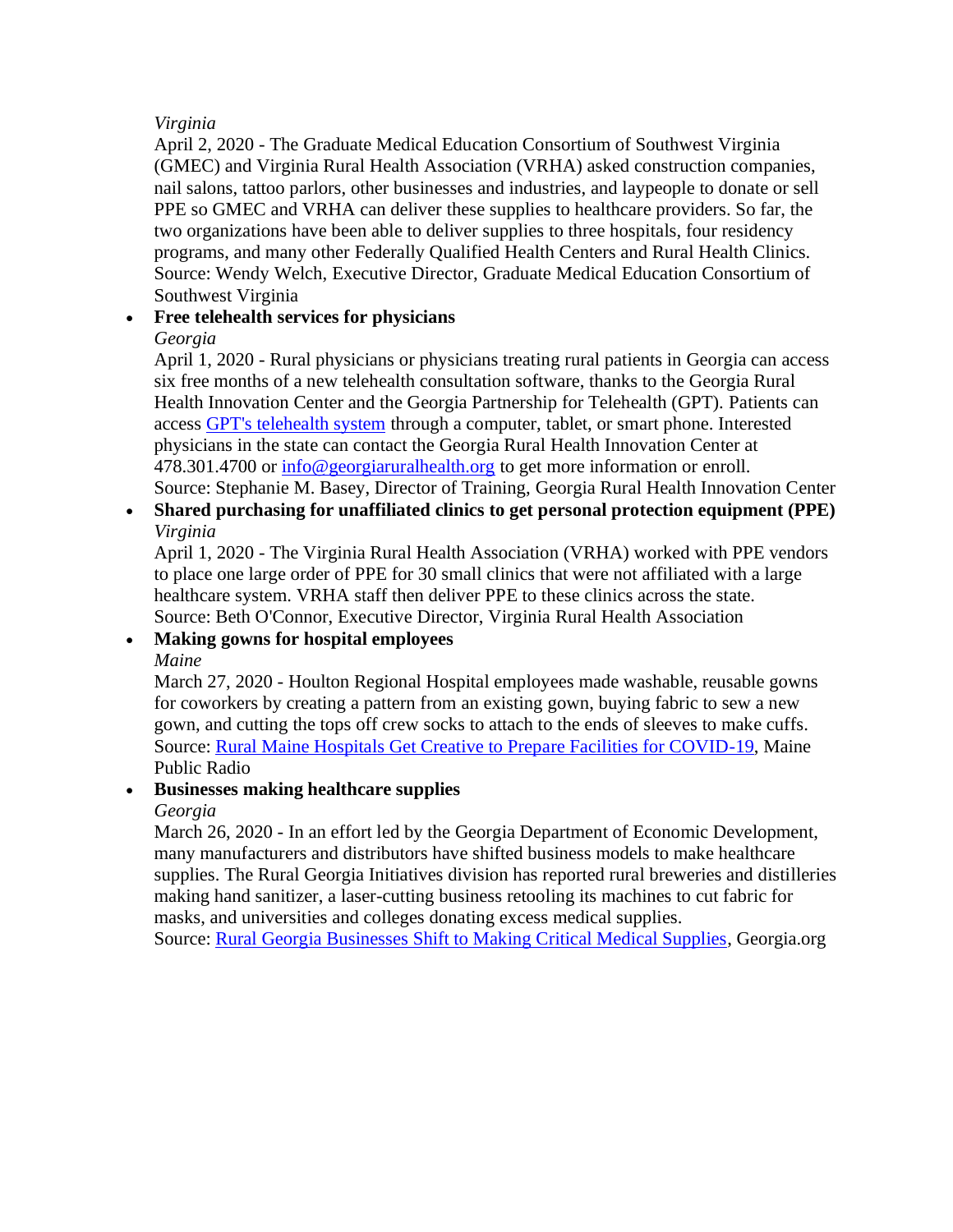# **Providing Health Services**

Examples of how rural healthcare providers and facilities have innovated to deliver healthcare services during the COVID-19 pandemic.

# • **Mobile health unit for testing and vaccines**

#### *Pennsylvania, Ohio*

March 3, 2021 - Primary Health Network, an FQHC serving 16 counties in Pennsylvania and one in Ohio, purchased a mobile health system where healthcare staff can travel to underserved communities and provide COVID-19 testing or vaccines. The mobile unit can be set up in about 45 minutes; this process includes powering up generators for the freezers that house the vaccines and creating negative air flow to prevent airborne spreading of the virus. Primary Health Network plans to mobilize their COVID-19 vaccination efforts, once adequate supply of vaccine is available. Additionally, the FQHC is performing COVID testing from the mobile unit 3-4 days per week for Mercer County, PA, residents. To address any misinformation and encourage community members to get the vaccine, Primary Health Network's Chief Medical Officer, George Garrow, MD, talks to organizations like farmers' groups, trade unions, and church groups. Source: Sara Rupp, Marketing Director, Primary Health Network

# • **Door-to-door screenings and education**

#### *Arizona*

November 6, 2020 - The Hopi Health Care Center (HHCC), the Hopi Tribe Department of Health and Human Services (DHHS), and the CDC collaborated to visit every household in two villages. Five pairs of community health representatives and volunteers from HHCC, Hopi Tribe DHHS, or CDC went door to door to screen for COVID-19, recommend any needed testing, and provide education on how to prevent or mitigate the spread of COVID-19 within a household. The pairs screened a total of 141 people in under 10 hours, with only 5% of households refusing services.

Source: [Notes from the Field: Development of an Enhanced Community-Focused COVID-](https://www.cdc.gov/mmwr/volumes/69/wr/mm6944a6.htm)19 Surveillance Program – [Hopi Tribe, June-July 2020,](https://www.cdc.gov/mmwr/volumes/69/wr/mm6944a6.htm) CDC Morbidity and Mortality Weekly Report (MMWR)

#### • **Library increases access to internet and telehealth for community members**  *Texas*

October 22, 2020 - Thanks to a grant, a local wireless internet service provider serving Pottsboro, TX, has put wireless equipment on water towers, and people in low-income households with students can check out portable Wi-Fi routers from the Pottsboro Public Library. A library network funded three neighborhood access stations for the community. The Pottsboro Public Library director even let patrons use her office for telehealth sessions. With an additional grant, the library is working on launching a telehealth program, including creating a room specifically for telehealth.

Source: [Commentary: Rural Public Libraries as Telehealth Providers During Covid-19,](https://dailyyonder.com/commentary-rural-public-libraries-as-telehealth-providers-during-covid-19/2020/10/22/) The Daily Yonder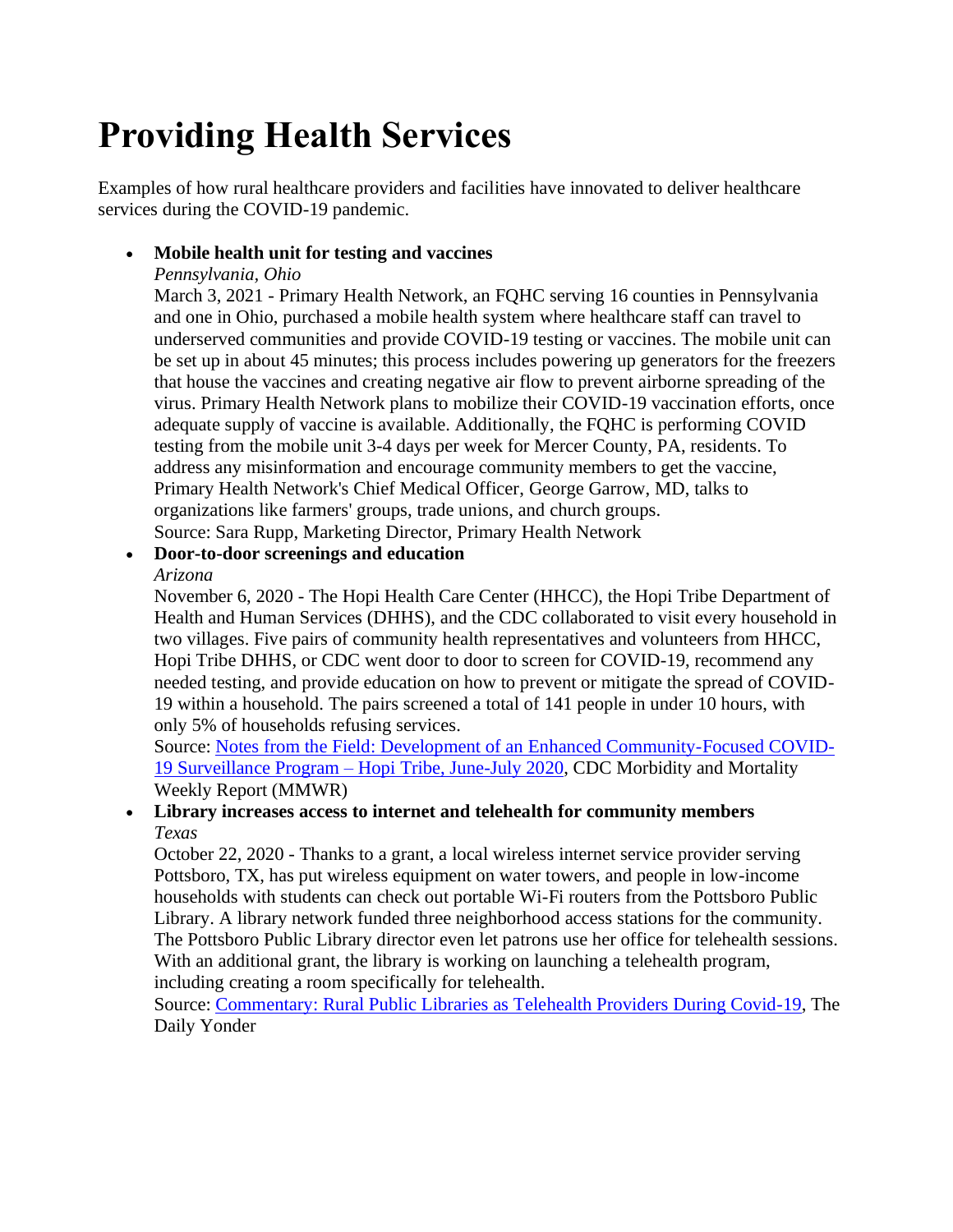#### • **Free smartphones for mental health patients**

#### *North Carolina*

 North Carolina gave free smartphones with data plans to patients who weren't able to agencies received phones. The agencies received the phones at no cost from a August 7, 2020 - Partners Behavioral Health Management and Vaya Health in western access mental health services via telehealth. A total of 1,000 patients served by the two telecommunications company but had to pay for the data plans.

Source: [Free Phones, Masks in Parks: Rural Providers Get Creative with Mental Health](https://www.northcarolinahealthnews.org/2020/08/07/free-phones-masks-in-parks-rural-providers-get-creative-with-mental-health-outreach-post-covid/)  [Outreach Post-COVID,](https://www.northcarolinahealthnews.org/2020/08/07/free-phones-masks-in-parks-rural-providers-get-creative-with-mental-health-outreach-post-covid/) North Carolina Health News

# • **Flexing use of school-based telehealth equipment**  *Indiana*

May 22, 2020 - By January 2020, Green County General Hospital, Linton, Indiana, had newly established school-based telehealth in 6 of the county's schools. With school closures secondary to COVID-19, the school-based telehealth equipment and appointment processes were flexed to meet the organization's COVID-19 surge needs. In the first several months of new demand, the organization was able to complete over 800 primary care, longterm care, and surgery telehealth visits.

Source: [My Virtual Clinic School-Based Telehealth Program](https://www.ruralhealthinfo.org/project-examples/1059) 

### • **Behavioral health support groups offered online**

*North Carolina* 

 workers), and Covid Connection (for teenagers). People who want to join a group but can't May 18, 2020 - Caswell Family Medical Center, with locations in Yanceyville and Eden, offers behavioral health support groups via telehealth. The four support groups are called Parents Coping with Covid, Caregiving through Covid, Hope in Healthcare (for healthcare access these group video sessions can join a session by phone or schedule an individual appointment.

Source: Glenn D. Field, Community Development Specialist, North Carolina Department of Health and Human Services

# • **Curbside services and telehealth**

# *Kansas*

April 27, 2020 - Wilson Medical Center (WMC) in Neodesha is offering curbside lab services and clinic care. Hospital patients do not need an appointment to drive up and access services from their vehicle, but patients completing lab work will need a lab order. Patients of WMC's three family medicine clinics need to make an appointment first. Patients can also make appointments for telehealth services; those who don't have the needed technology will receive a home visit from a nursing assistant who will bring an iPad.

Source: [Wilson Medical Center Implements Creative Care Alternatives to Address](https://www.aha.org/system/files/media/file/2020/04/rural-case-study-wilson-medical-center-implements-creative-care-alternatives-to-address-covid-19.pdf)  [COVID-19,](https://www.aha.org/system/files/media/file/2020/04/rural-case-study-wilson-medical-center-implements-creative-care-alternatives-to-address-covid-19.pdf) American Hospital Association case study

#### • **Creating and expanding telehealth services, including tele-psychiatric**  *Kentucky, Louisiana, Mississippi, Tennessee*

April 23, 2020 - [Fast Pace Health,](https://fastpacehealth.com/) with 113 clinics across four states, added telehealth services by partnering with its electronic medical records vendor to create an online checkin process and implement a telehealth app (for face-to-face visits with providers). Patients can also receive tele-psychiatric visits with psychiatric nurse practitioners. Fast Pace Health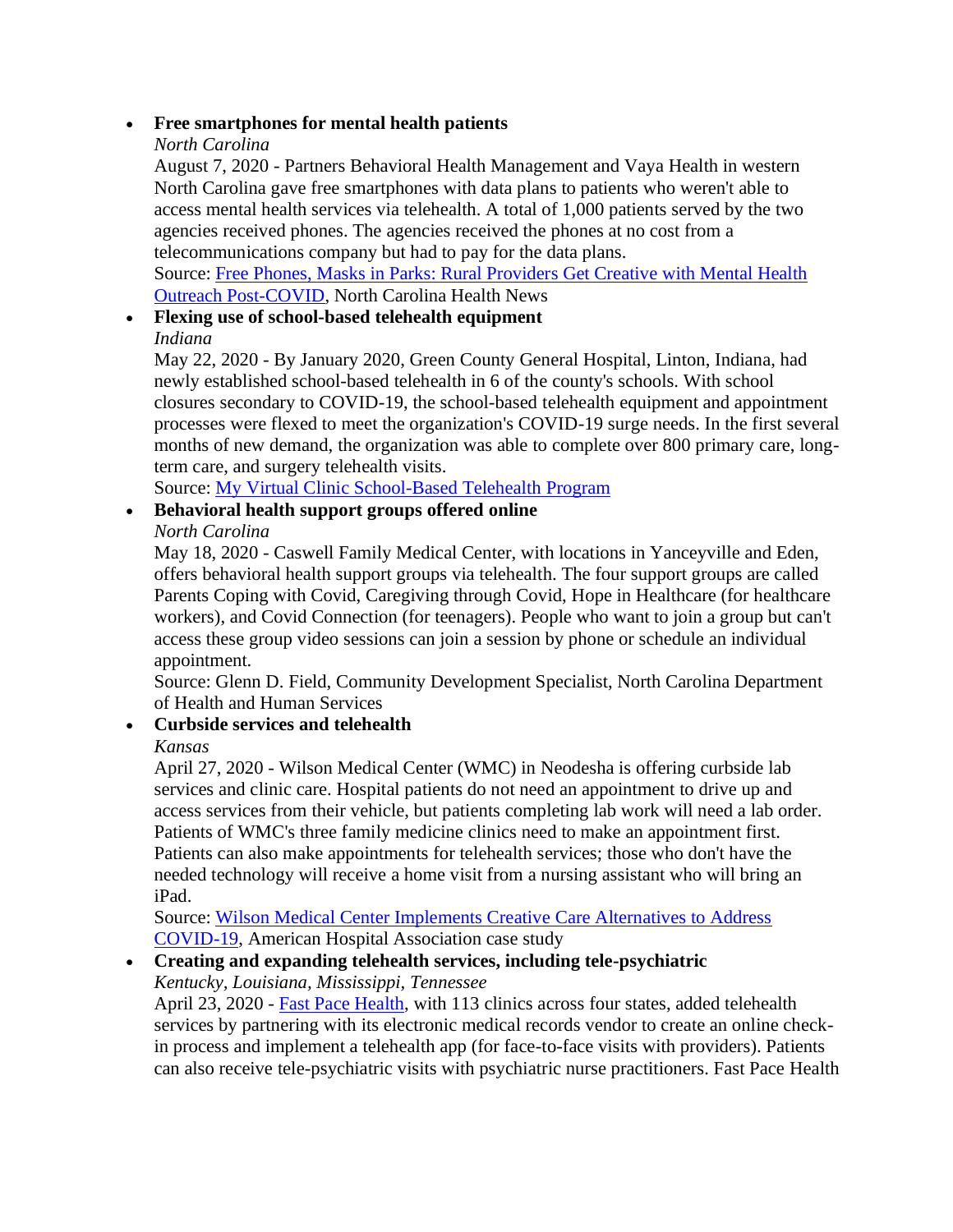implemented these services in its four-state service area and has now expanded into states without brick-and-mortar Fast Pace Health clinics.

Source: Dana Keeton, Learning & Development Partner, Fast Pace Health

# • **Preparing for a surge of patients**

#### *California*

April 23, 2020 - Marshall Medical Center (MMC) in Placerville created a surge plan in the event of inpatient capacity expansion by 50% to 100% of normal capacity. This plan, coordinated with El Dorado County Office of Emergency Services, addresses 1) facility and equipment needs, 2) medical professional support, 3) support staff such as pharmacists and respiratory therapists, and 4) COVID-19 patients and other patients. In addition, MMC developed plans addressing staff stress and burnout.

Source: [Four Stages of Planning and Implementation During COVID-19: One Rural](https://www.aha.org/system/files/media/file/2020/04/rural-members-in-action-case-study-four-stages-planning-implementation-during-covid-19-one-rural-hospital-preparations-marshall-medical-center.pdf)  [Hospital's Preparations,](https://www.aha.org/system/files/media/file/2020/04/rural-members-in-action-case-study-four-stages-planning-implementation-during-covid-19-one-rural-hospital-preparations-marshall-medical-center.pdf) American Hospital Association case study

#### • **iPads donated to recovery centers**

*Kentucky* 

April 22, 2020 - The not-for-profit [Fletcher Group](https://www.fletchergroup.org/) helped arrange the donation by forprofit companies of [28 iPads to 14 Recovery Kentucky facilities](https://www.newswire.com/news/ipad-donation-allows-recovery-to-continue-despite-physical-distancing-21128938) (9 of which are in rural communities). The tablets allow residents in the substance use recovery facilities to communicate with their family members (since visitations are currently not allowed) and complete 12-step programming that would normally take place in person. Source: Richard Faylor, Communications Director, Fletcher Group

# • **Delivering healthcare and food to families**

#### *Georgia*

Source: [Bus Brings Behavioral Health Care to Rural Georgia Families,](https://www.albanyherald.com/news/bus-brings-behavioral-health-care-to-rural-georgia-families/article_f81870f4-824d-11ea-8666-8feb51edd950.html) Albany Herald April 19, 2020 - CarePartners, serving Emanuel and Candler counties, has mobilized a bus on loan from the Swainsboro fire department to deliver behavioral healthcare to families. With the THRIVE bus (Taking Hope, Recovery, Integrated care and Vitality Everywhere), a certified addiction counselor, a registered nurse, and a community support worker complete a basic medical and mental health screening and address any issues that come up, check patients for COVID-19 symptoms, and deliver food to families in need.

### • **Hospital teams develop solutions, including community cloth mask initiative**  *Wisconsin*

project is the **Social Distancing + Mask = Better** campaign to engage community members April 13, 2020 - Sauk Prairie Healthcare, a 36-bed hospital in Prairie du Sac, WI, created three workgroups called the Research, Innovation, Community Corps (RIC Team). The research team studies data and develops treatment plans and procedural best practices, the innovation team identifies potential equipment shortages to then prototype and develop needed equipment, and the community corps team mobilizes the public. One RIC Team in how to make cloth masks and why they are so important. The masks are for community members as well as healthcare employees who do not have direct patient contact. Source: Nathan D. Grunewald, Chief Innovation Officer, Sauk Prairie Healthcare

#### • **Serving people with substance use disorders**  *New Mexico*

April 13, 2020 - El Centro Family Health in Rio Arriba County is making adjustments to better serve people with substance use disorders during this pandemic. El Centro providers are able to prescribe buprenorphine over the phone, write month-long prescriptions instead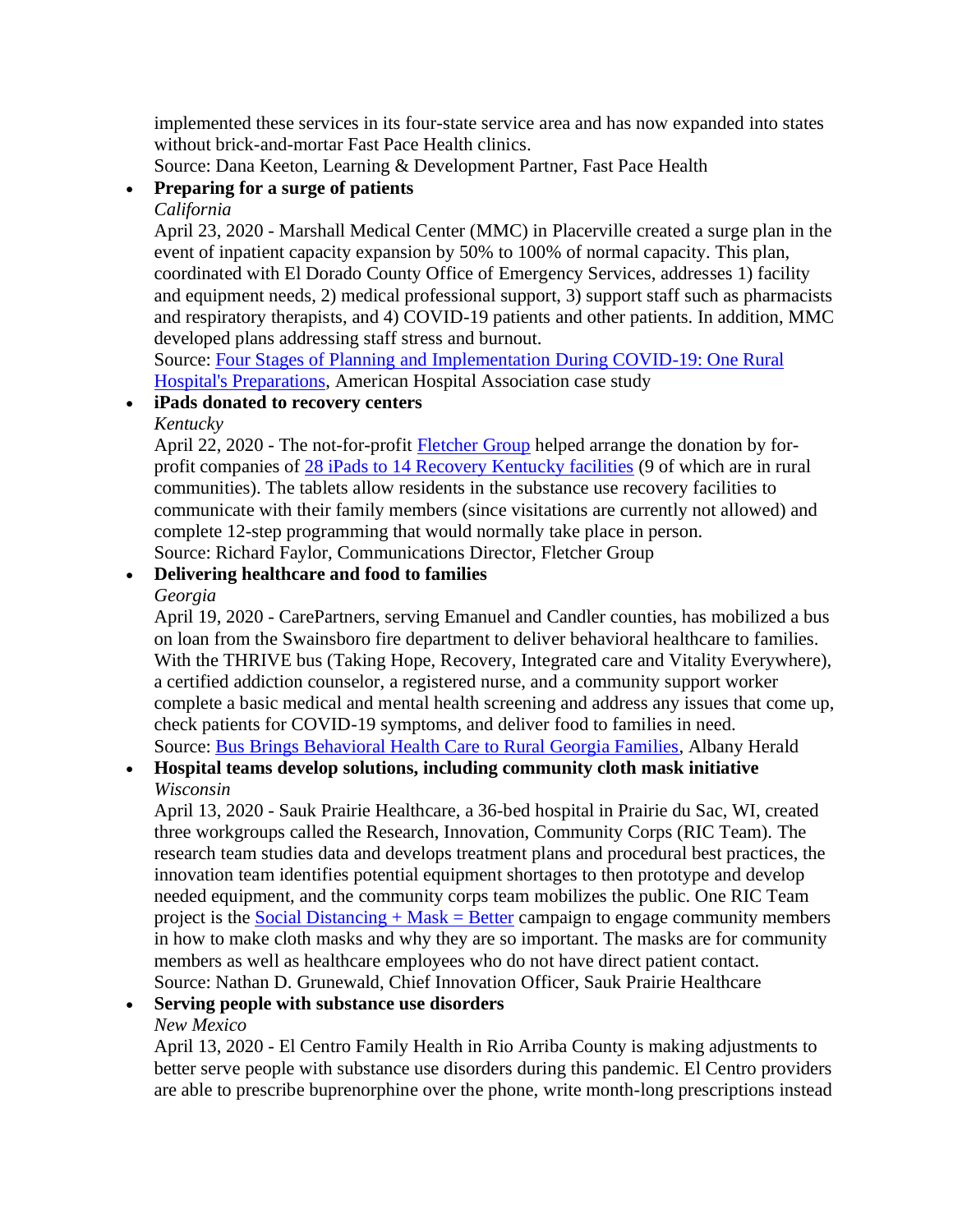of one- or two-week supplies, and have appointments over the phone instead of in person. People who need higher-level care, such as pregnant women on medication-assisted treatment, can still make in-person appointments. In addition, El Centro is offering group therapy sessions using a videoconferencing platform.

Source: [Rio Arriba Addiction Treatment, Harm Reduction Groups Adapt Amid Outbreak,](https://www.santafenewmexican.com/news/coronavirus/rio-arriba-addiction-treatment-harm-reduction-groups-adapt-amid-outbreak/article_bc8ed31e-72a0-11ea-906f-27c2594f86f0.html) Santa Fe New Mexican

#### • **Providing information to immigrant communities**

*Arizona* 

April 9, 2020 - The Primary Prevention Mobile Health Unit-Tucson, which serves immigrant communities in Pima County, is calling clients to check in and is updating its Facebook page with Spanish-language posts about different local, state, and federal resources. The health unit also informs its clients that people who are undocumented can access COVID-19 testing and treatment without fear of losing the ability to gain citizenship under the public charge rule.

Source: [Public Health Workers Innovate Around Social Distancing Guidelines,](https://www.hcn.org/issues/52.5/covid19-public-health-workers-innovate-around-social-distancing-guidelines) High Country News

### • **Drive-through testing for COVID-19**

*Illinois* 

 ambulance garage into a drive-through testing location. Patients first complete a pre-April 8, 2020 - The Katherine Shaw Bethea Hospital (KSB) in Dixon turned its four-bay screening by phone or the KSB telehealth platform; patients who are identified as potentially symptomatic then complete a drive-through test, available Monday through Friday. KSB partnered with Lee County and Whiteside County health departments to deliver test results to patients.

Source: [KSB Hospital Response for Coronavirus \(COVID-19\) -](https://www.aha.org/system/files/media/file/2020/04/ksb-hospital-response-for-coronavirus-covid-19-rural-case-study_2.pdf) Katherine Shaw Bethea [Hospital, Dixon, Ill.,](https://www.aha.org/system/files/media/file/2020/04/ksb-hospital-response-for-coronavirus-covid-19-rural-case-study_2.pdf) American Hospital Association case study

# • **Offering telehealth services through videoconferencing**

*Minnesota* 

April 8, 2020 - Riverwood Healthcare Center (RHCC) in Aitkin uses a videoconferencing service to complete telehealth appointments. RHCC trained provider-nurse teams in how to use the service. In addition, the center has been able to bring family members into the appointments, with the patient's permission. For example, a nursing home patient who isn't allowed to have visitors was able to have a family member join the telehealth visit. Source: [Rapid Deployment of Telehealth Services for Rural Hospitals Fighting COVID-19,](https://www.aha.org/system/files/media/file/2020/04/advice-for-hospitals-quickly-implementing-telehealth-programs-during-covid-19-rural-case-study.pdf) American Hospital Association case study

# • **Thinking beyond lab tests to diagnose patients**

#### *Indiana*

April 8, 2020 - Margaret Mary Health (MMH), a Critical Access Hospital in Batesville, was hit with a surge of COVID-19 patients in the first half of March. Providers realized that their lab testing had a high rate of false negatives (saying people did not have COVID-19 when they actually did), so they instead relied on a physical exam, a chest X-ray or CT scan, and markers like low oxygen levels to diagnose patients. MMH also coordinated with neighboring hospitals to share staff when other employees were sick.

Source: [Rural COVID-19 Case Study: Surviving a COVID-19 Surge,](https://www.aha.org/system/files/media/file/2020/04/rural-covid-19-case-study-surviving-a-covid-19-surge-margaret-mary-health.pdf) American Hospital Association case study